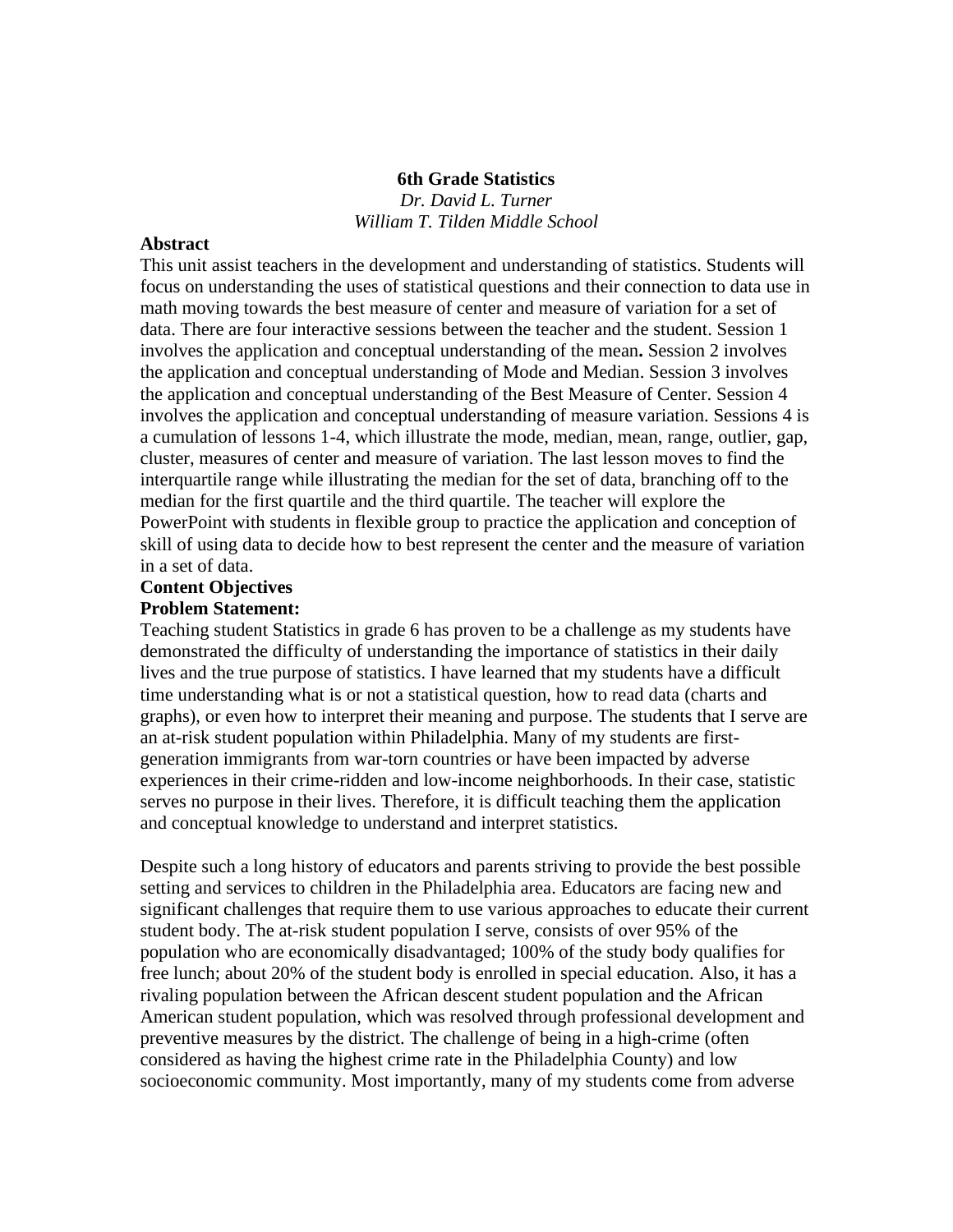childhood experiences (poverty, neglect, abuse, and worn-torn countries), which has greatly impacted their academic performance at the school. It is difficult to get them to understand and interpret statistics, which will be used in their academic journey and their daily lives.

The general problem is teachers in urban areas teach at-risk children (low-income, poor health, and poor attendance), and various ethnic backgrounds, which tends to hamper their academic performance. Teachers in this setting must tailor lessons with pedagogical concepts and strategies, which best fit the needs of their students to ensure engagement in the classroom (Edmonds, & Li, 2005; Means, Toyama, Murphy, & Baki, 2013). Teachers are also encountering challenges of engaging diverse groups of students in a blended learning classroom and regular classroom (Balfanz, Herzog, & Mac Iver, 2007; Riel, Lawless, & Brown, 2016). Middle and high school students in an urban setting tend to misbehave, not attend school regularly, and not be engaged in their academic assignments (Balfanz, Herzog, & Mac Iver, 2007; Riel, Lawless, & Brown, 2016). I believe an interactive way of teaching statistics such as visualization and comic may engage them in wanting to understand and interpret statistics or mathematics.

The specific problem is teachers instructing at-risk children (low-income, poor academic performance, various languages and various ethnic backgrounds) use pedagogical concepts that best fit their students' needs to ensure engagement occurs in the classroom (Edmonds & Li, 2005; Means, Toymana, Murphy & Baki, 2013). Students are not performing well in math due to the gaps in skills. A student may not have grade-level skills or backgrounds to perform well in their current grade. Students require a process or best practices, which can close the gap in their learning such as interactive lessons.

"A Visual Approach to Learning Math" seminar has sparked the development of ideas on the topic of mathematical visualization for sixth-grade statistics within me. I coming to realize that the visualization of teaching statistics can be instrumental when instructing students in the classroom. For instance, I have prepared four interactive presentations that will use number lines, letters, or objects to illustrate averages, clusters, peaks, and outliers that students while being manipulated to perform the required task to engage students in a lesson.

The use of visualization by the usage of technology and best practices in a math unit for the purpose to improve teaching and learning in the classroom critical to enhance the engagement of students in the classroom. This math unit will encourage teachers to be creative as they take away from the unit and may cause them to develop their way to illustrate and animate mathematics at a variety of levels. This unit will explore how teachers can evaluate complex problems in an animated medium where students can explore their ideas, thoughts, and questions generated from the exploration of statistics. The understanding of statistics will assist students in their interpretation of the world (Walle, Karp & Bay-Williams, 2019). The unit will guide instruction for students to reach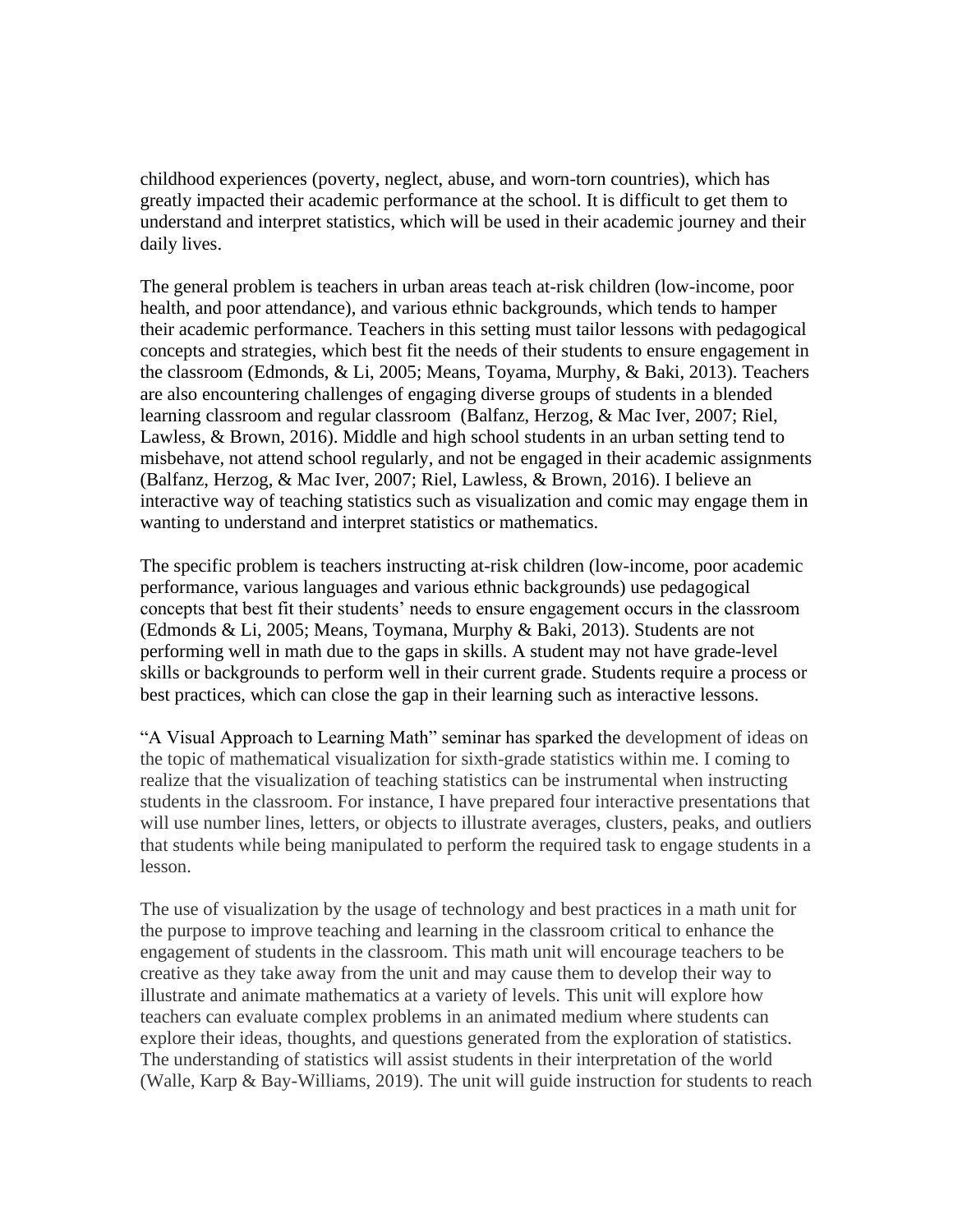their academic potential in the classroom, which allows them to meet the common core standards. This unit will be linked to a mathematical application while addressing the conceptual knowledge of math for the student. This unit will aid in the increase of appreciation for statistics, may increase academic performance on state assessments, and for teachers to develop a fun and engaging approach to the math in their classroom.

Session 1 involves the application and conceptual understanding of the mean. This portion of the unit on statistics begins with the understanding of whether a question is statistical on nonstatistical while leading to formulating statistical questions. Then, the lesson involves the understanding of the meanwhile leading to calculating a data set to derive at mean. Citizens will have to address questions that are statistical or nonstatistical in their daily lives, which provides the necessary reason to teach this concept to children that are exposed to these types of questions in their math class and daily lives. The use of visualization allows the student to engage in the lesson and visibly see the concept being taught in class.

Session 2 involves the application and conceptual understanding of Mode and Median of a set of data. The lesson illustrates the mode is number in the data that occurs the most. The visual presentation allows students to conceptualize the mode of a set of data. The lesson moves to understand the median as the middle number. The visual presentation allows students to visualize the median in a set of data. Also, the teacher discusses mode, median, and mean of a set of data. The mode and median are not affected by the data as the mean (Walle, Jarp & Bay-Williams, 2019).

Session 3 involves the application and conceptual understanding of the Best Measure of Center. The lesson illustrates the mode, median, mean, range, outlier, gap, and cluster in a set of data. The visual presentation allows students to conceptualize the mode, median, mean, range, outlier, gap, and cluster in a set of data through an interactive lesson in PowerPoint. The teacher will show students within flexible groupings that it is important to consider the context and data to decide how to best represent the center (Walle, Jarp & Bay-Williams, 2019).

Session 4 involves the application and conceptual understanding of measure variation. The lesson illustrates the mode, median, mean, range, outlier, gap, and cluster in a set of data. Then, the lesson moves to find the interquartile range while illustrating the median for the set of data, branching off to the median for the first quartile and the third quartile. The students are shown how to determine the range of the first quartile from the thirds quartile to get the interquartile range. The visual presentation allows students to conceptualize the mode, median, mean, range, outlier, gap, cluster, and process to get the interquartile range in a set of data through an interactive lesson in PowerPoint. The teacher will show students within flexible groupings that it is important to consider the context and data to decide how to best represent the center and the measure of variation in a set of data.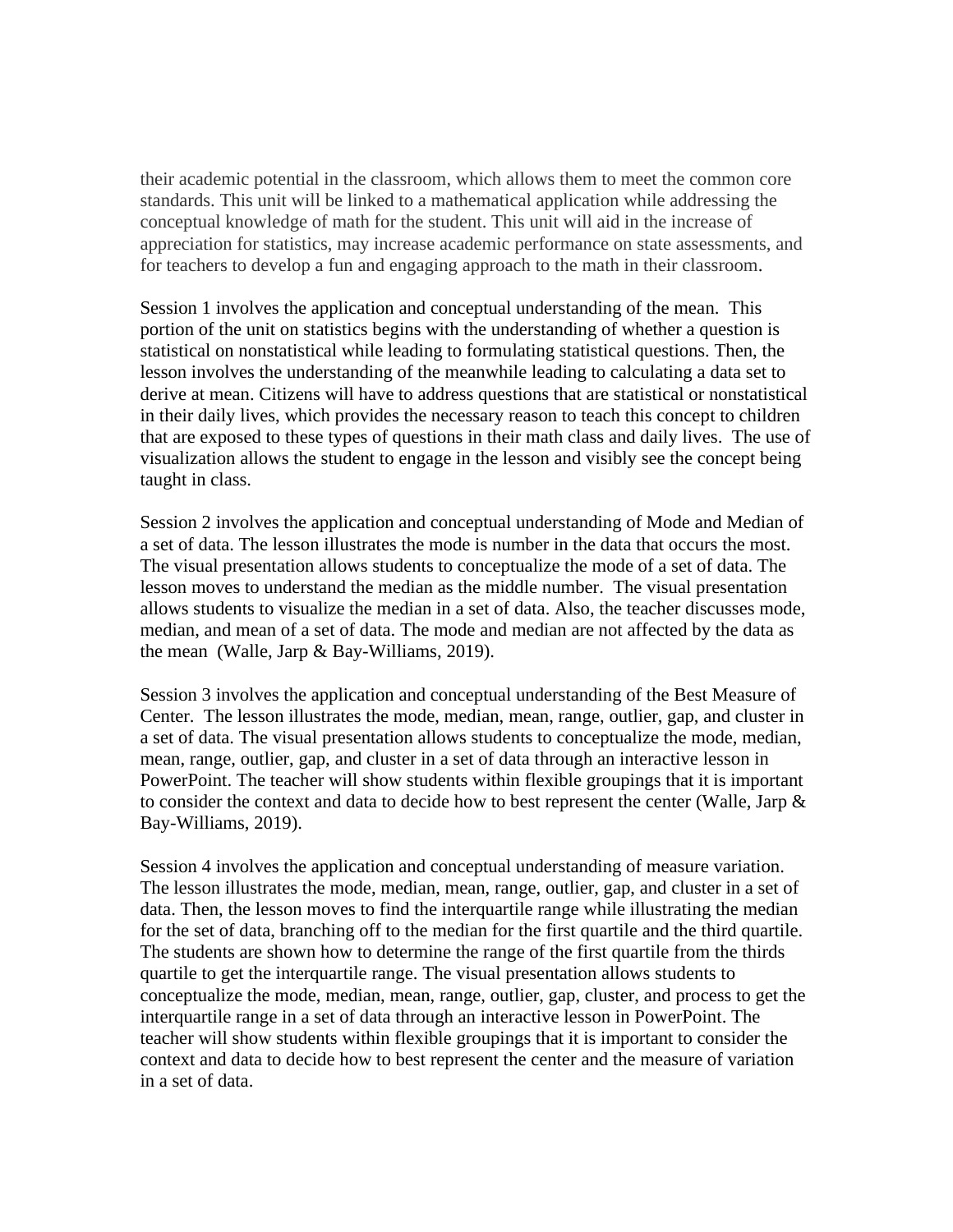Teachers can create a free google classroom for the use in the classroom. Google is a learning management system. The teachers can allow their students join their classroom for free using the code generated by google. Google classroom allows teacher to upload assignments for their students to complete. The teacher can grade their students work in google and it provides a spread sheet of the graded work. Teachers can use google to load presentations for their students to review in the classroom or at the student's home. Teachers can add power point presentations to their google classroom. This site is compatible with all components of google applications ( drive, docs, slides, forms, sheets and meets etc.). Teachers can create a google classroom by viewing this YouTube video titled, "The New Google Classroom – Full Tutorial" or click the link in the parenthesis [\(https://www.youtube.com/watch?v=M6L-nZGIUTE\)](https://www.youtube.com/watch?v=M6L-nZGIUTE)

Teachers can adapt the slides presentations associated with this unit to accommodate their student learning. Teachers can upload their PowerPoint presentation to google slides to to incorporated into google classroom [\(https://www.youtube.com/watch?v=yN4QfhY72OA](https://www.youtube.com/watch?v=yN4QfhY72OA) or [https://www.youtube.com/watch?v=cBvxnYsiykY\)](https://www.youtube.com/watch?v=cBvxnYsiykY). The slides with will assessible as long as they have access to their google drive or google classroom.

## **Teaching Strategies**

#### *Essential Questions*

Essential questions are questions, which are used to set a purpose for the lesson. Students will be able to answer the essential questions after the lesson.

## *Modeling*

Modeling allows the teacher to show students their thinking process and how the problem can be done.

#### *Motivational Moment*

The motivational moment is a time where the teacher shows an inspirational video to the class from YouTube. The motivational moment will focus on a method that the teacher wants the students to grasp while they are in their class and can perform throughout their life.

## *Flexible Grouping*

Flexible grouping allows the teacher to teach children who have similar needs or on the same level. The teacher may use student data to formulate flexible groups for instruction to present material at their ability level.

#### *Differentiated Instruction*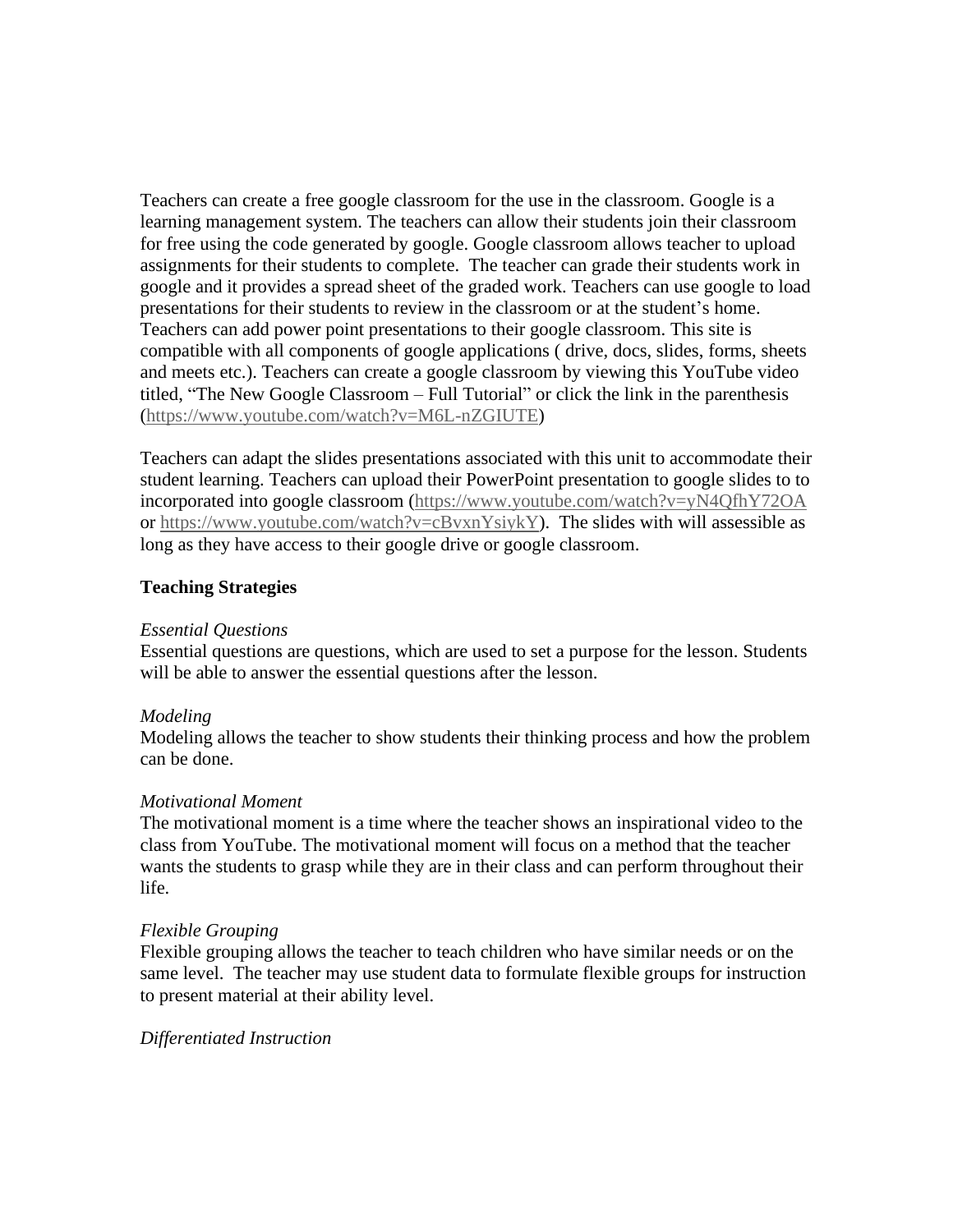Differentiated instruction is the technique involving various teaching styles to address the needs of the class, group, or and individual. The teacher will use differentiated instruction to address flexible groups of students based on their ability.

#### *Note-taking*

Students will copy notes assigned to them by the teacher from the SMARTboard or textbook into the notebooks. The teacher will instruct students that they are to study their notes daily to recall information take in previous sessions or develop clarifying questions for the upcoming lessons. The teacher can do a status of the class to ask if there are any questions.

#### *Warm-up*

Warm-up are exercises that will aid student understanding of the topic. Warm-up may include skills they already know or introduce a topic. The teacher will work with students in their flexible groups to complete the assignment. Student will generate their response and then check with the group. The teacher can do a status of the class to ask if there are any questions.

#### *Demonstration of Learning (DOL)*

Demonstration of Learning is an assessment, which is aligned to the standard and lesson objective. Student will complete the DOL to illustrate and justify their learning of the lesson objective.

#### **Classroom Activities**

*Session 1: Mean*

#### *Motivational Moment: Play*

• *<https://www.youtube.com/watch?v=MJoczdESU24>*

The teacher will play a motivational video before the start of the formal lesson to inspire their students to work together. The teacher will explain that a few people working together will form a small group, which could lead to a large group working together. You may not succeed the first time but keep trying. Many of our assignments may involve individual work, small group and large groups to complete a task, but together will reach the common goal or outcome.

#### *Material*s:

- PowerPoint Presentation
- Smartboard or Projector
- Pencil
- Paper
- Calculator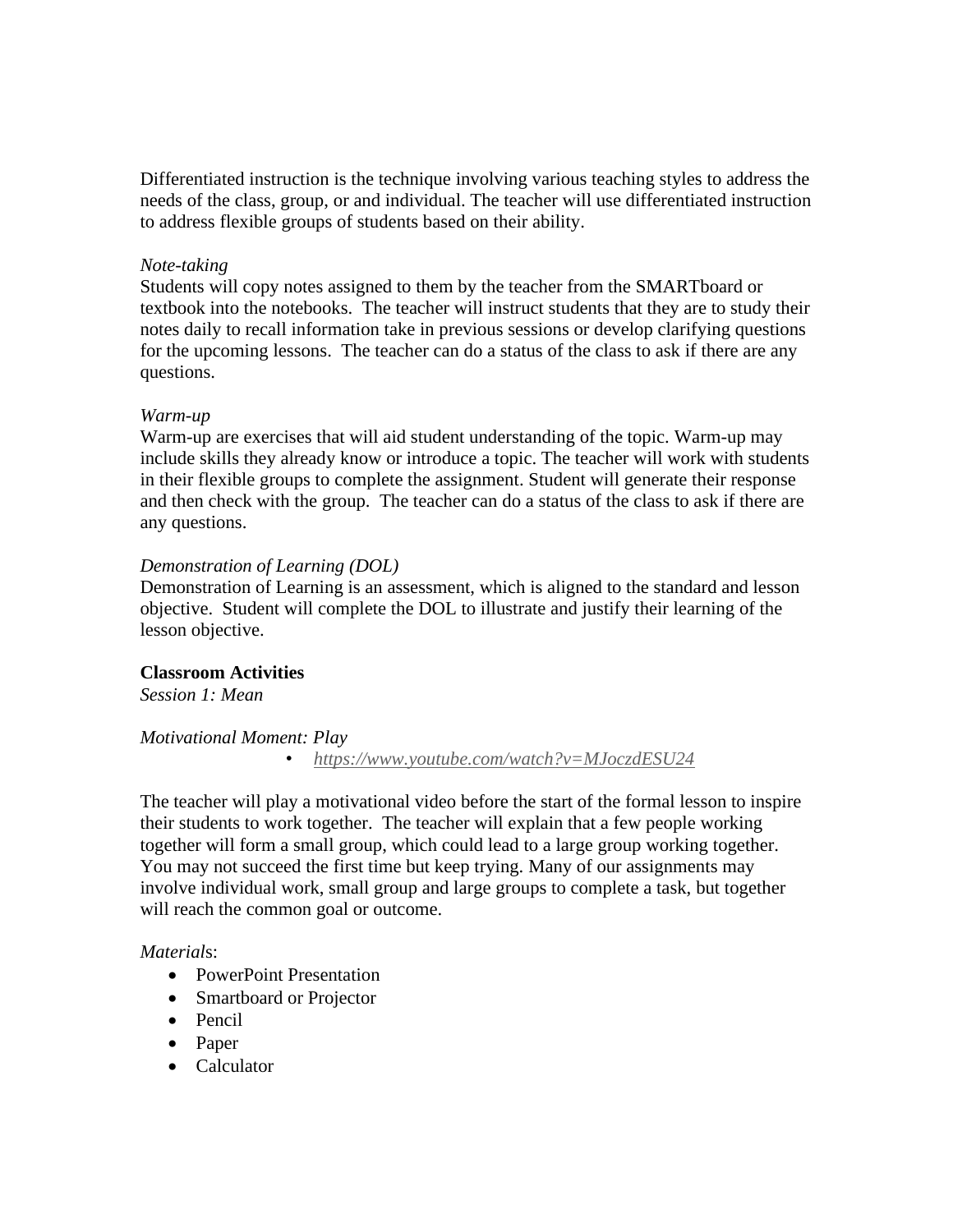Teachers inform students what they believe should go into their notebook while teaching the lesson*.*

## *Standards*

- **6.SP.A.2** Understand that a set of data collected to answer a statistical question has a distribution which can be described by its center, spread, and overall shape.
- **6.SP.A.3** Recognize that a measure of center for a numerical data set summarizes all of its values with a single number, while a measure of variation describes how its values vary with a single number. (Miles & Williams, 2016)

*Interpretation (What do students need to know and be able to do?) of standard for this lesson plan:*

- Understand that data collected to answer a statistical question can be analyzed by their distribution.
- Calculate mean.
- Describe a set of data using its center (mean, median, and mode), spread (range), and overall shape.
- Create a line plot, histogram, and a box plot. (Miles & Williams, 2016)

## *Objective*:

- Student will be able to understand that data generated from statistical questions vary IOT understand that a set of data collected to answer a statistical question has a distribution which can be described by its center, spread, and overall shape.
- Student will be able to identify the differences between a statistical and nostatistical question IOT understand that a set of data collected to answer a statistical question has a distribution which can be described by its center, spread, and overall shape.
- The student will be able to recognize the responses to statistical questions have variations that can be to conclude the data set to recognize that a measure of center for a numerical data set summarizes all of its values with a single number, while a measure of variation describes how its values vary with a single number.

## *Essential Questions*:

- How can you tell whether a question is a statistical question?
- How can you find the mean value of a data set?

## *Activity/Task*

*Warmup*: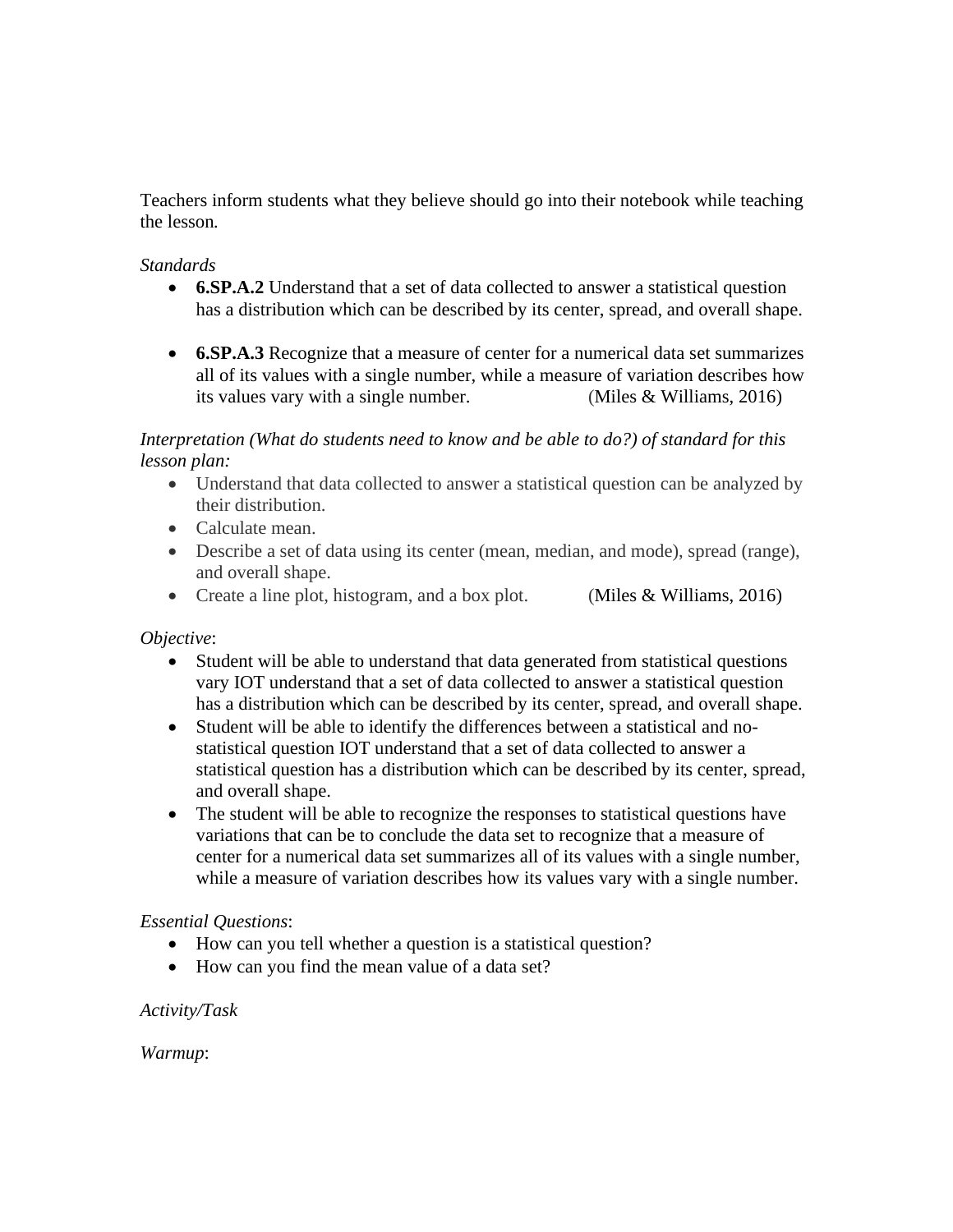The teacher will explain data generated from statistical questions will vary and data from a non-statistical question will have a set answer? Students will determine whether the questions below are statistical or non-statistical and then have a discussion with their group and form group consciences:

- How many teachers are assigned to this school?
- How many teachers are assigned to every school?
- How many counties are there in the state of Pennsylvania?
- What is your favorite type of pizza?
- How many teams won the NBA Championship?
- What career will teens at this school chose to pursue after high school?

#### *Vocabulary*:

Student will copy the vocabulary and their definitions into their notebook

- ➢ **Mean**: the value obtained by dividing the sum of several quantities by the number; an average.
- ➢ **Average**: a number expressing the central or typical value in a data set, in particular the mode, median, or (most commonly) the mean, which is calculated by dividing the sum of the values in the set by their data number.
- ➢ **Outlier**: something that lies outside the main set of data.

#### **Background Information**:



The teacher will read to class: V & S Elmwood Lanes located at 7235 Elmwood Avenue, Philadelphia, Pa. has a history spanning over fifty years in the southwest community. Mr. & Mrs. Steve Fred has invested their business into the community and people supporting their business. The Fred's provide fundraising activities to various organizations and schools. The Fred's host their annual Christmas party for the students of parents of Tilden Middle school were their guests eat a delightful dinner and are showered with gifts from V & S bowling lanes. Mr. & Mrs. Fred host Jimmy's Juniors Youth Bowling League where bowlers have mentors, which teaches and inspires youth from ages 6-18 in the sport of bowling, friendship, sportsmanship, and life.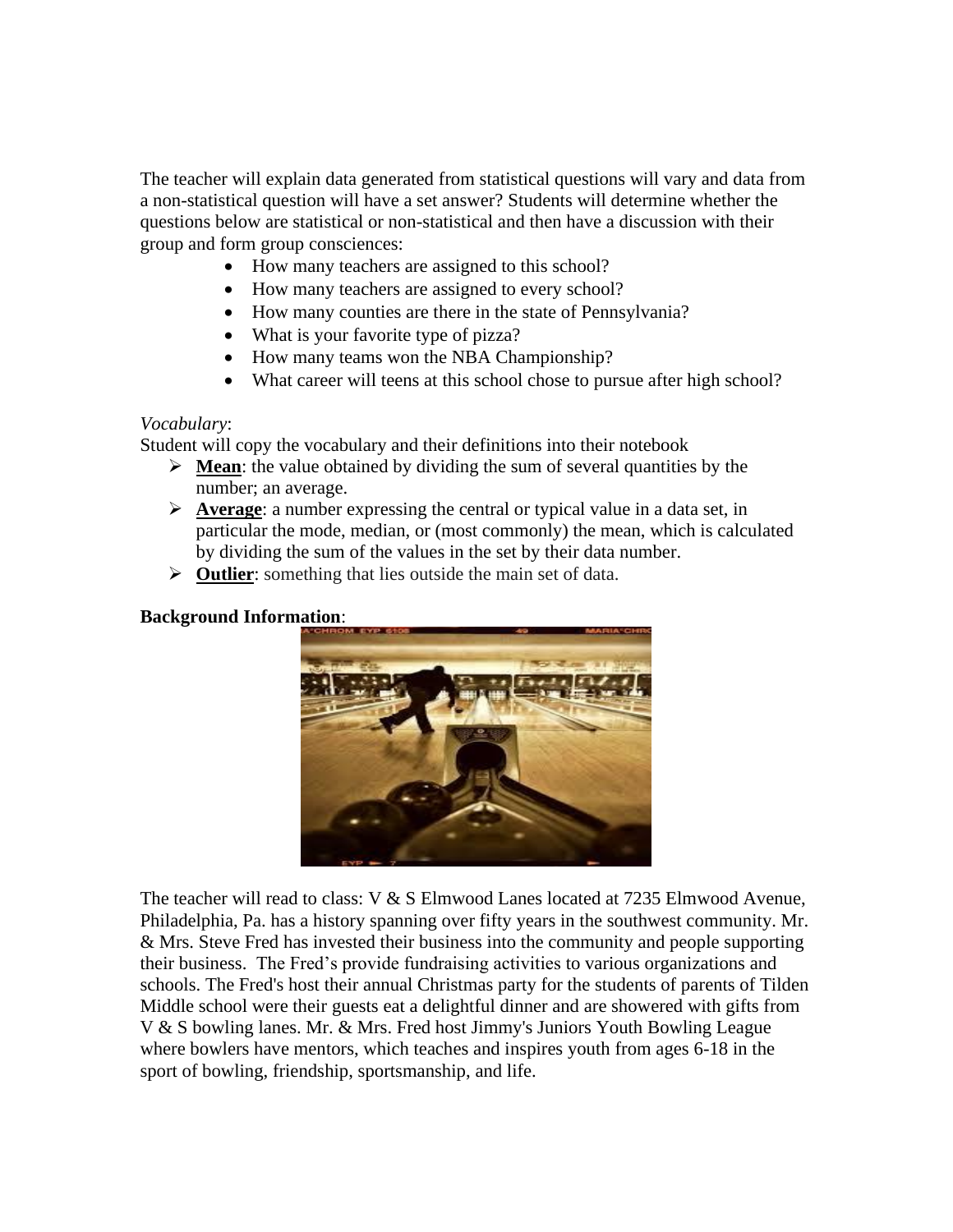#### *Differentiated Instruction*

The teacher will use differentiated instruction to address flexible groups of students based on their ability to show and discussing the YouTube video below and working out a smaller section of the problems with their students.

<https://www.youtube.com/watch?v=B1HEzNTGeZ4>

[https://www.youtube.com/watch?v=oaFKTrD\\_fZk](https://www.youtube.com/watch?v=oaFKTrD_fZk)

Teacher will model the problem below for their students:

*V& S Elmwood Lanes*

• You bowl the following values:

50, 70, 60, 70, 100

• What is your outlier?

50, 60, 70, 70, 100

My outlier is 100.

• What is the mean?

 $50+60+70+70+100=350$  350  $\therefore$  5 = 70

My mean is 70

#### *Large/Small Group Instruction*:

The teacher will provide instruction in a large group or small group setting. The teacher will provide time for students in their flexible groups and the teacher to discuss and present their answers to the class. Students in their flexible groups and the teacher will work together to solve the problem below:

#### *Family & Friends Day at V & Elmwood Lanes*

You and a friend bowled four-game each and your scores are as follows: 70, 60, 60, 65, 80, 90, 40, 110. What is your outlier? What is the mean? What is the mean without the outlier?

40, 60, 60, 65, 70, 80, 90, 110

Our outliers are 40 and 100.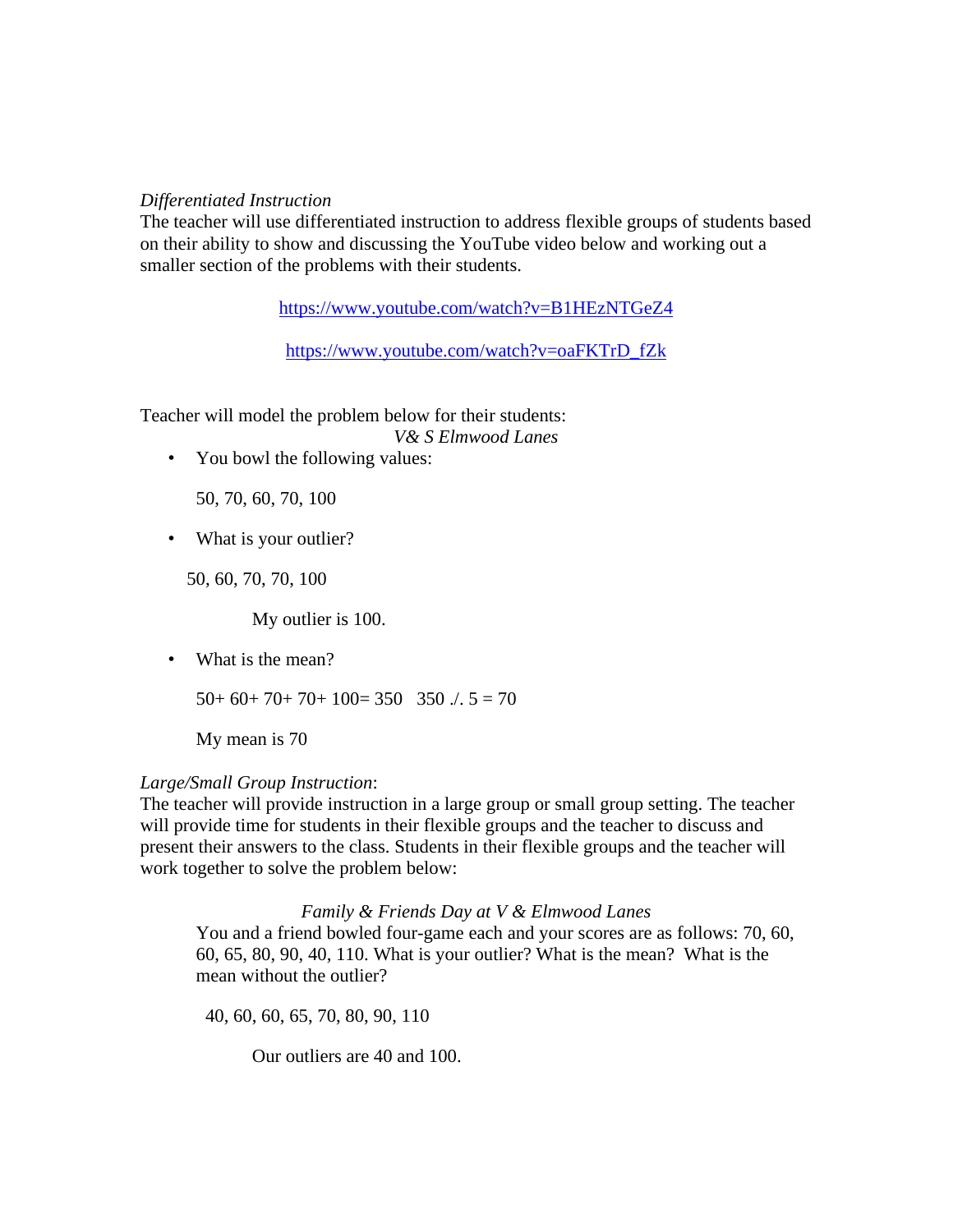$40 +60 + 60 + 65 + 70 + 80 + 90 + 110 = 575$  ...  $8 = 71.88$ 

Our mean is 71.88 with the outliers.

 $60 + 60 + 65 + 70 + 80 + 90 = 425$   $\therefore$  6 = 70.83

Our mean is 71.88 without the outliers*.*

#### Students will work in their flexible groups and present their findings: Jimmy's Juniors Youth Bowling League

Group Assignment

Your team bowled the following scores: 70, 60, 60, 65, 80, 90, 40, 110.

- $\triangleright$  What is your outlier?
- $\triangleright$  What is the mean?
- $\triangleright$  The mean without the outlier?

Explain which method is best to represent the data Group Assignment Your team bowled the following scores: 70, 60, 60, 65, 80, 90, 40, 110.

- $\triangleright$  What is your outlier?
- $\triangleright$  What is the mean?
- $\triangleright$  The mean without the outlier?

Explain which method is best to represent the data

*Demonstration of Learning:*

Students will do the demonstration of learning activity independently. Demonstration of learning activity will be used as an assessment to show the student's mastery of the standards and objectives of the lesson.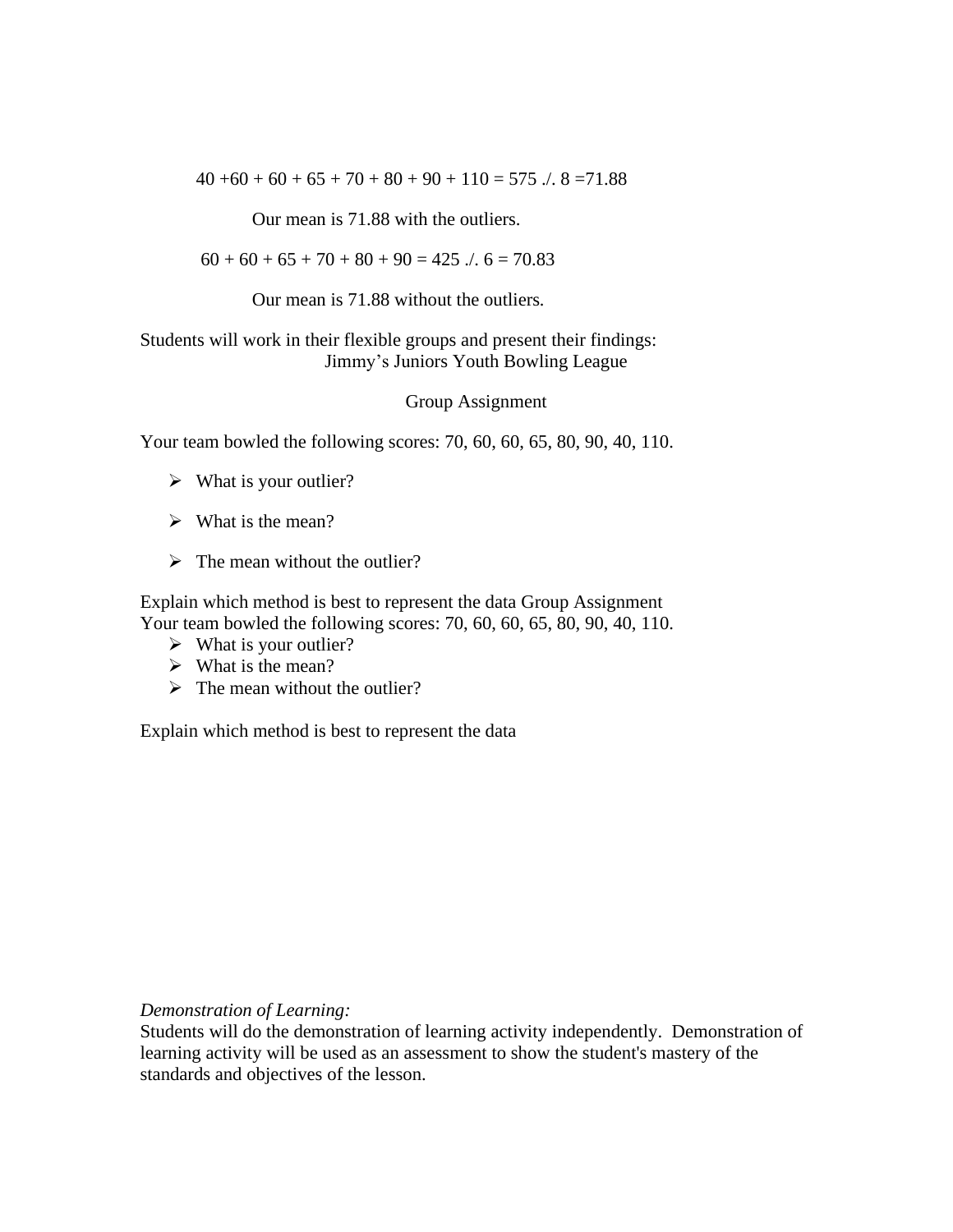#### Name: \_\_\_\_\_\_\_\_\_\_\_\_\_\_\_\_\_\_\_\_\_\_\_\_\_\_\_ Section\_\_\_\_\_\_\_\_\_\_\_\_\_\_\_\_\_\_\_\_\_ **Demonstration of Learning**

# Part A:

*Directions*: For the past ten weeks, you have gone bowling at V & S Elmwood Lanes. You recorded your weekly scores in your notebook. You recorded 60, 60 80, 80, 80 70, 70, 90, 100, and 150*.* Make a dot plot for the data value 60, 60 80, 80, 80 70, 70, 90, 100, and 150. Determine which number is the outlier. Use the dot plot to determine the mean, which is the balance point of the data value.

#### Part B

Direction: Make a dot plot for the data value 60, 60 80, 80, 80 70, 70, 90, 100, and 150. Remove the outlier and use the dot plot to determine the mean, which is the balance point of the data value. Compare your findings from part A with Part B and determine, which best represents the mean.

*Session 2: Mode and Median*

*Motivational Moment: Play*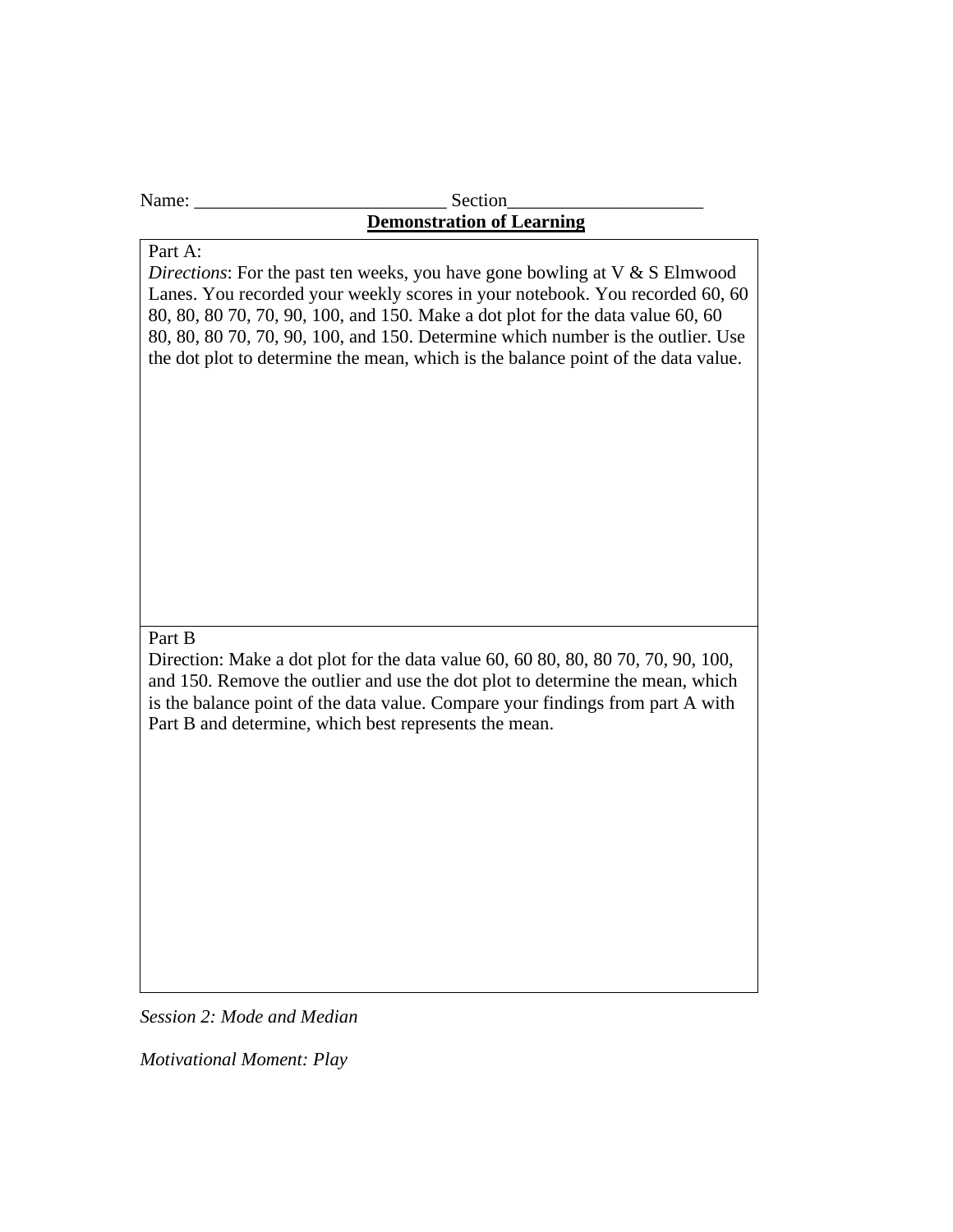## • *<https://www.youtube.com/watch?v=PT-HBl2TVtI&t=198s>*

The teacher will play a motivational video before the start of the formal lesson to inspire their students to work together. The teacher will explain that a few people working together will form a small group, which could lead to a large group working together. Many of our assignments may involve individual work, small group and large groups to complete a task, but together will reach the common goal or outcome.

## *Material*s:

- PowerPoint Presentation
- Smartboard or Projector
- Pencil and notebook
- DOL: Worksheet
- Calculator

The information below the teacher informs students what they believe should go into their active notebook while teaching the lesson*.*

## *Standards:*

- **6.SP.A.2** Understand that a set of data collected to answer a statistical question has a distribution which can be described by its center, spread, and overall shape.
- **6.SP.A.3** Recognize that a measure of center for a numerical data set summarizes all of its values with a single number, while a measure of variation describes how its values vary with a single number.

(Miles & Williams, 2016).

## *Objective*:

- Student will be able to understand that data generated from statistical questions vary IOT understand that a set of data collected to answer a statistical question has a distribution which can be described by its center, spread, and overall shape.
- Student will be able to identify the differences between a statistical and nostatistical question IOT understand that a set of data collected to answer a statistical question has a distribution which can be described by its center, spread, and overall shape.
- The student will be able to recognize the responses to statistical questions have variations that can be to conclude the data set to recognize that a measure of center for a numerical data set summarizes all of its values with a single number, while a measure of variation describes how its values vary with a single number.

## *Essential Questions*:

• How can you find the mode of a data set?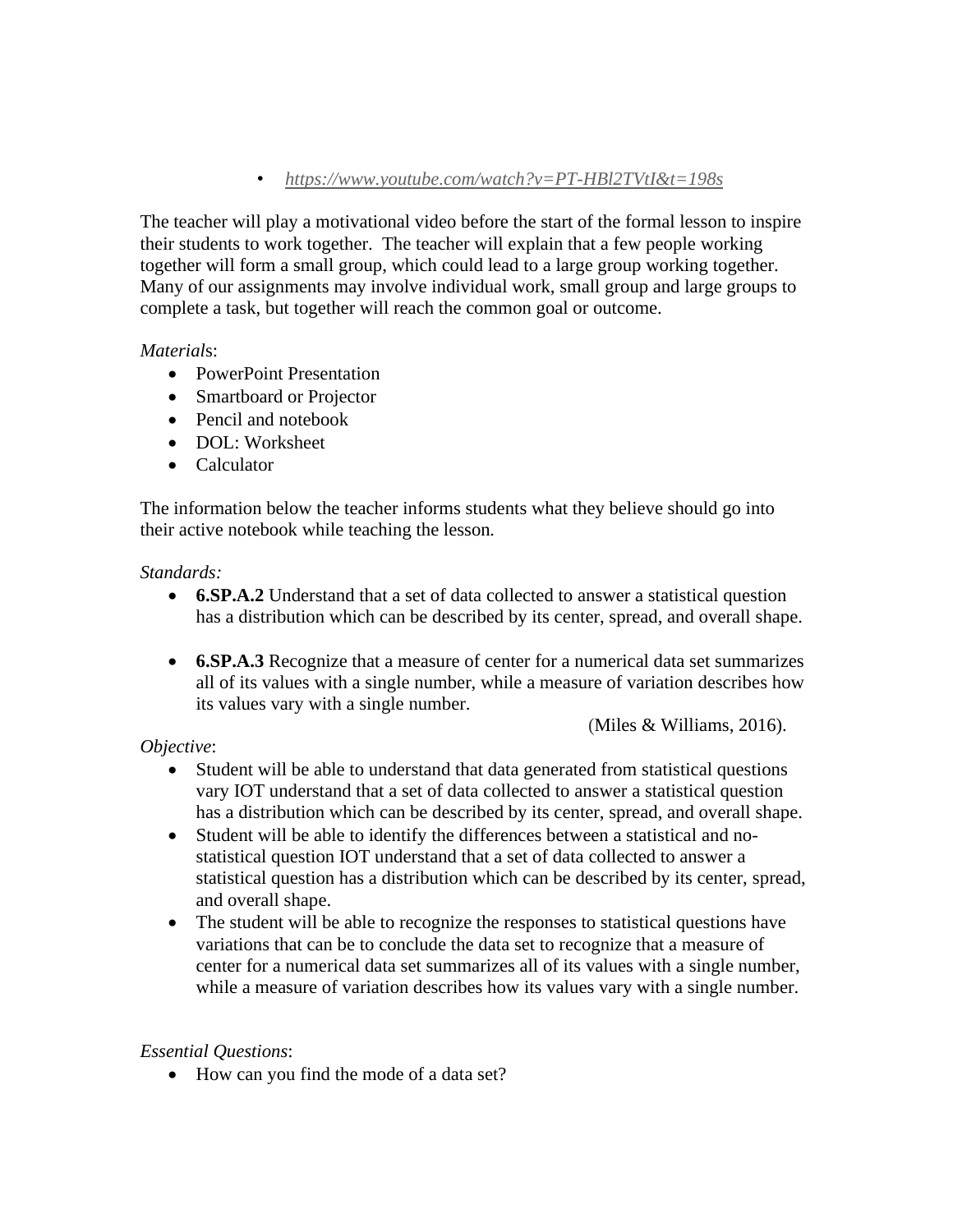• How can you find the median value of a data set?

*Interpretation (What do students need to know and be able to do?) of standard for this lesson plan:*

- Understand that data collected to answer a statistical question can be analyzed by their distribution.
- Describe a set of data using its center (mean, **median, and mode**), spread (range), and overall shape.
- Create a line plot, histogram, dot graph, or box plot. (Miles & Williams, 2016).

## *Activity/Task*

#### *Warmup*:

Find the mean for each set of data: 1. Data- 400, 600, 800 Mean is 600 2. Data- 1,000, 3,000, 5,000 Mean is 300 3. Data- 20,500, 70,250, 90,375 Mean is 60,375 Write two statistical questions Write one non-statistical question

#### *Vocabulary*:

Student will copy the vocabulary and their definitions into their notebook to use throughout this lesson.

- **Mode is the number the appears the most in a data set or graph. There can be more than one mode.**
- **Median is the middle number of a data set.**

## *Large/Small Group Instruction*:

The teacher will provide instruction in a large group or flexible group setting. The teacher will provide time for students in their flexible groups and the teacher to discuss and present their answers to the class.

V & S Monthly Bowling Averages

What is the mode for each data set?:

Data: 10, 20, 20, 30, 40, 50, 60, 60, 70, 80, 80.

The mode is 20, 60, and 80.

Data: 100, 100, 200, 300, 400, 500, 500, 600, 700, 700, 800.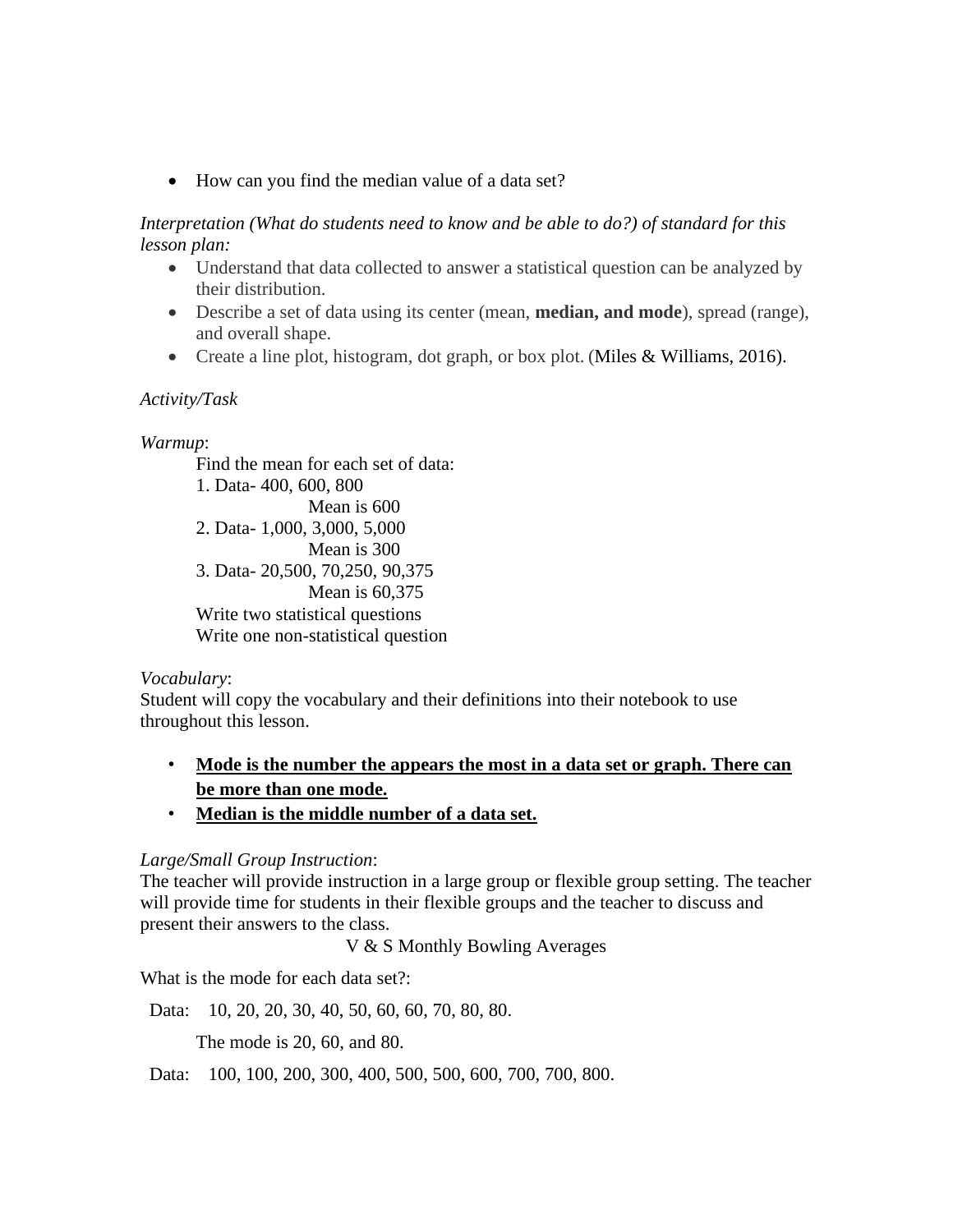The mode is100, 500 and 700.

Teacher and student will work together to complete the slide below:

What is the mode of the set of data?



#### Solution:

The mode of the data set is 110 because it appears the most.

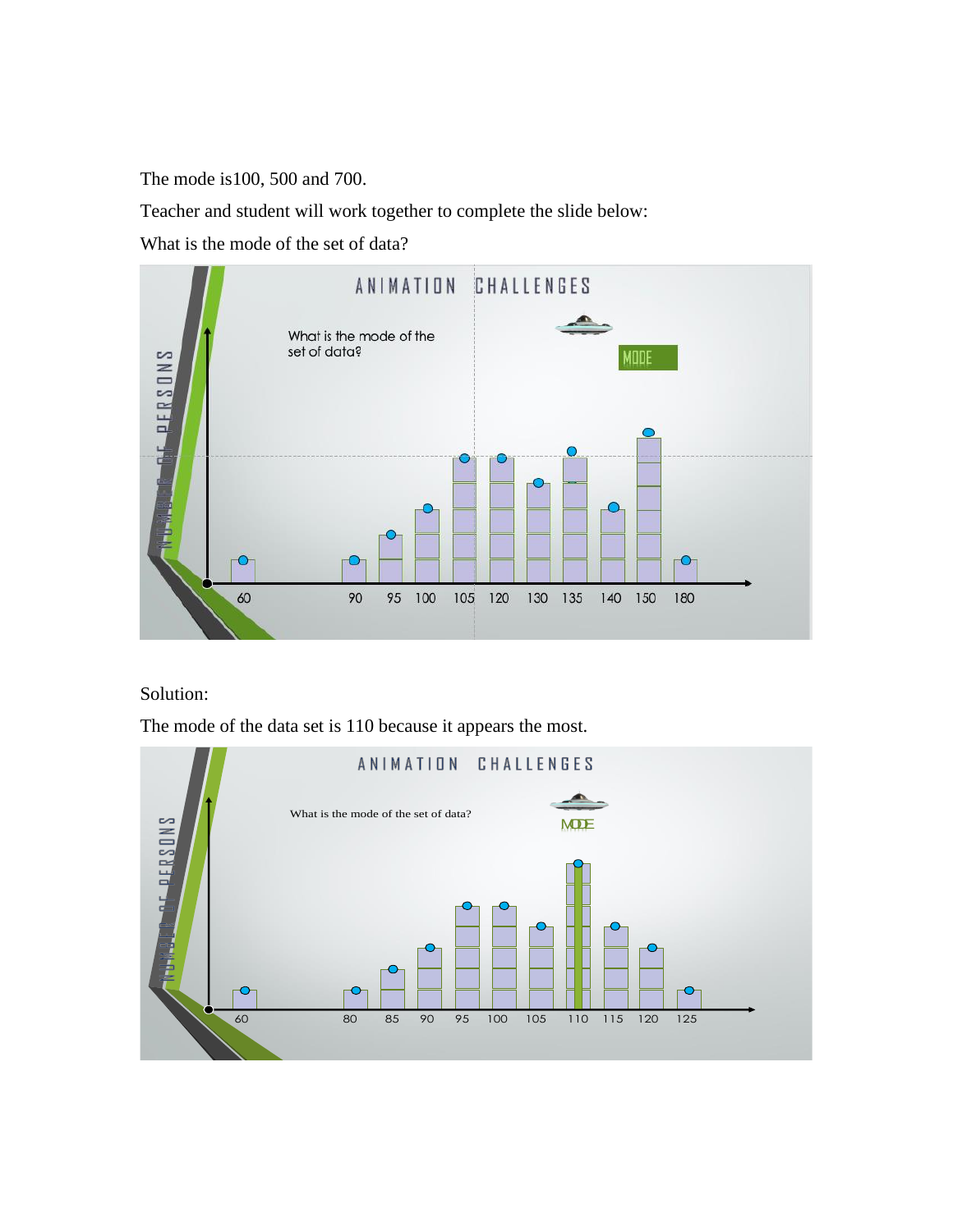## *Large/Small Group Instruction*:

The teacher will provide instruction in a large group or small group setting. The teacher will provide time for students in their flexible groups and the teacher to discuss and present their answers to the class.

## *Differentiated Instruction*

The teacher will use differentiated instruction to address flexible groups of students based on their ability to show and discussing the YouTube video below and working out a smaller section of the problems with their students.

<https://www.youtube.com/watch?v=1jVZi0cNHls>

<https://www.youtube.com/watch?v=IHginNwss5c>

What is the mode for each set of data?

- 40, 50 60, 50, 50, 30, 20, 10, 100 Mode is 50
- $\cdot$  11.5, 12.75, 20.11, 12.75, 14.30 Mode is  $12.75$
- $\cdot$  11, 22, 33, 55, 55, Mode is 55
- $\cdot$  12, 24, 36, 36, 48, 48, 60, 72, 72 Mode is 36, 48 and 72
- 20, 40, 60, 80, 80, 100, 120, 120 Mode is 80 and 120

Teacher will state -What is the median for this data set? The teacher will provide groups time to solve the problem and present their solutions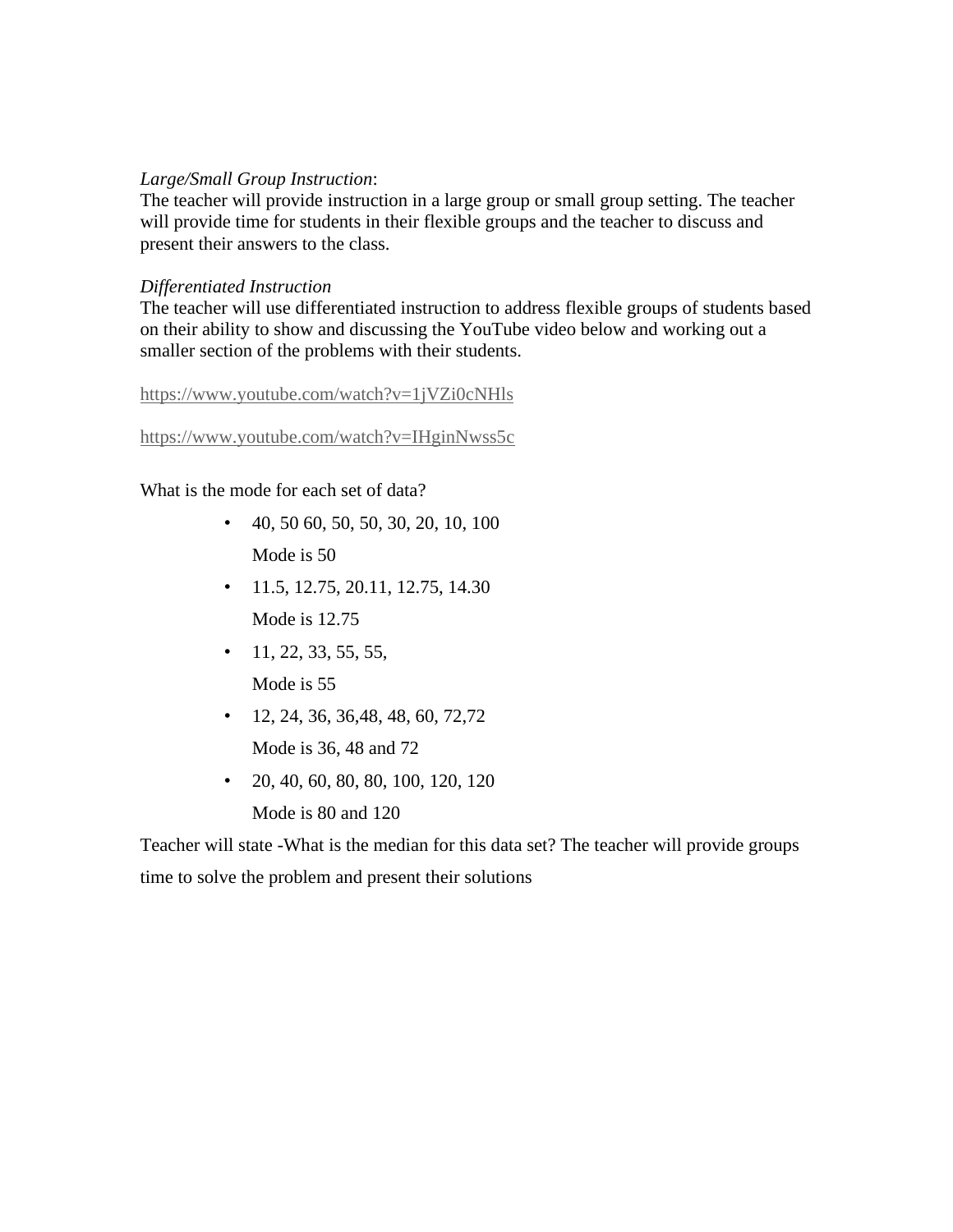

The teacher will explain that the data was split into two equal parts to provide a visual perspective of where the median maybe.



The teacher will show the final solution to confirm group responses.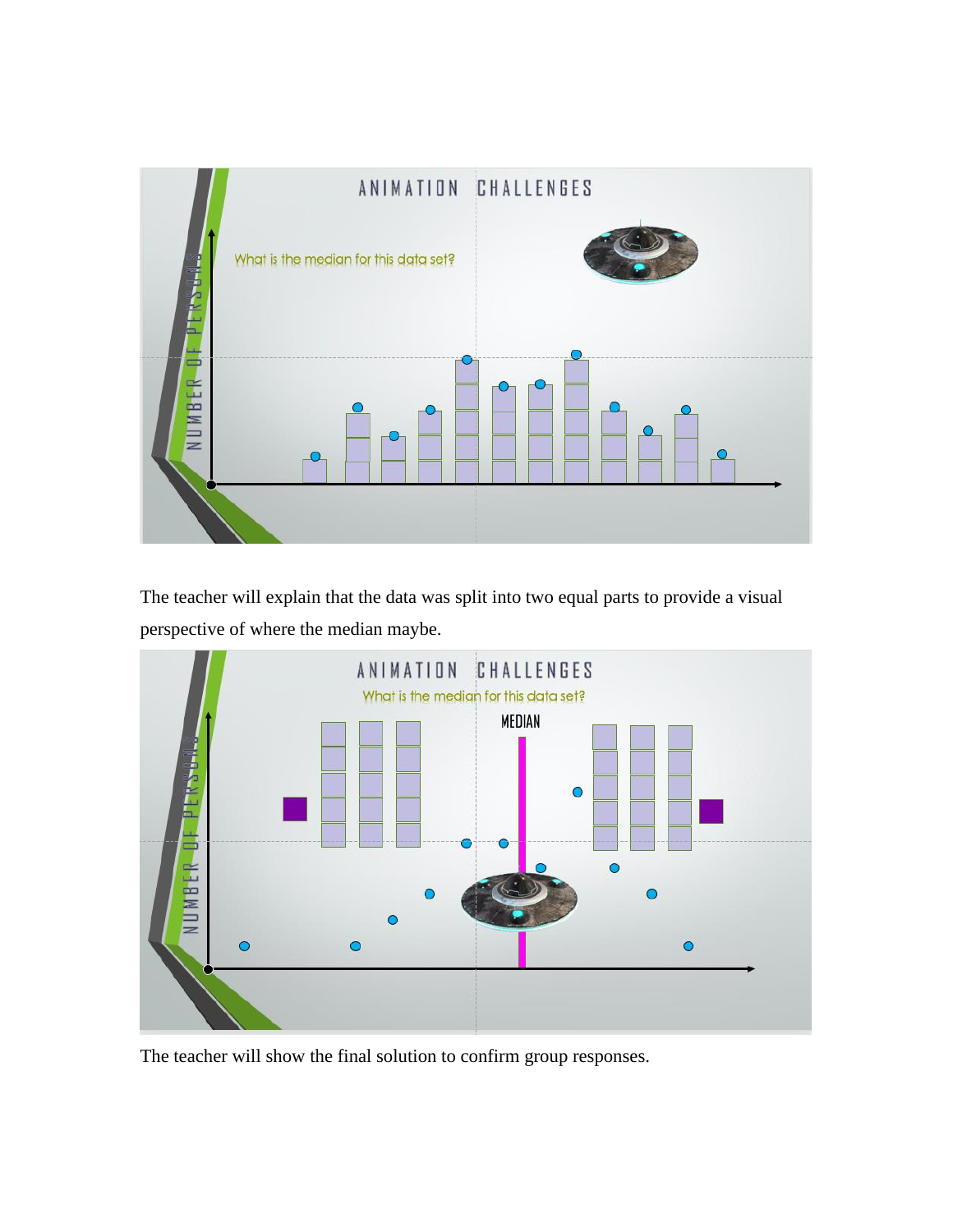

#### *Demonstration of Learning:*

Students will do the demonstration of learning activity independently. Demonstration of learning activity will be used as an assessment to show the student's mastery of the standards and objectives of the lesson. Name: Section

# **Demonstration of Learning**

Part A:

*Directions*: Your team bowled the following scores: 700, 600, 600, 650, 800, 900, 400, 1,100. What is the mode? What is your median? What is the mean? What is the outlier Draw a dot plot to show the data and answer the questions above. Then, explain whether the mode, median or mean is the best to represent the data.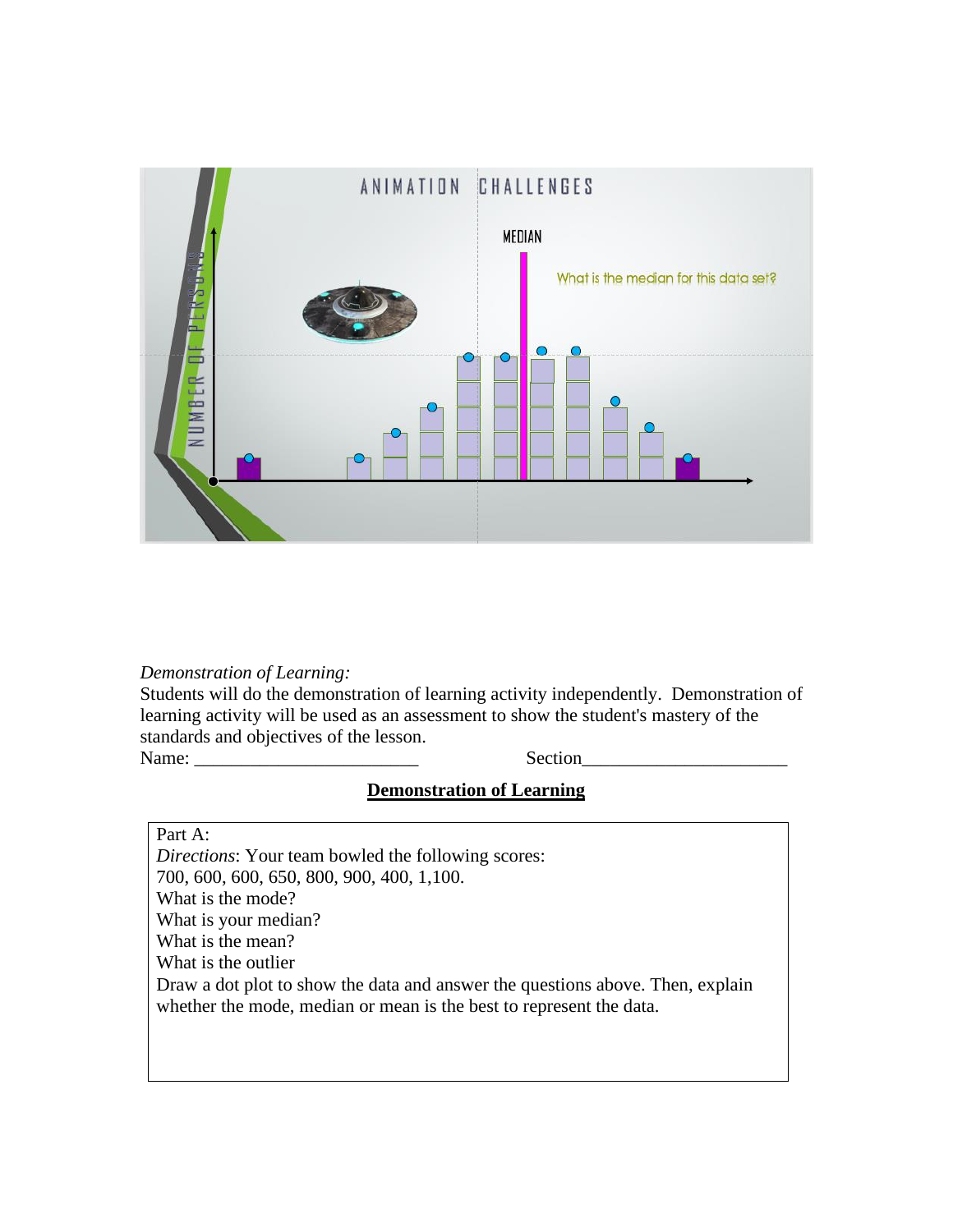Part B Direction: Your team bowled the following scores: 700, 600, 600, 650, 800, 900, 400, 1,100. What is the mode? What is your median? What is the mean? What is the outlier? Draw a dot plot to show the data without the outlier. Then, explain whether the mode, median or mean is the best to represent the data with and without the outlier.

*Session 3: The Best Measure of Center- Median VS Mean*

*Motivational Moment: Play* 

## *[https://www.youtube.com/watch?v=sVPYIRF9RCQ&list=TLPQMjQwNDIwMjA2EMaU](https://www.youtube.com/watch?v=sVPYIRF9RCQ&list=TLPQMjQwNDIwMjA2EMaUbbDo_A&index=5) [bbDo\\_A&index=5](https://www.youtube.com/watch?v=sVPYIRF9RCQ&list=TLPQMjQwNDIwMjA2EMaUbbDo_A&index=5)*

The teacher will play a motivational video before the start of the formal lesson to inspire their students to work together. The teacher will explain that a few people working together will form a small group, which could lead to a large group working together. Many of our assignments may involve individual work, small group and large groups to complete a task, but together will reach the common goal or outcome.

## *Material*s:

- PowerPoint Presentation
- Smartboard or Projector
- Pencil and notebook
- DOL: Worksheet
- Calculator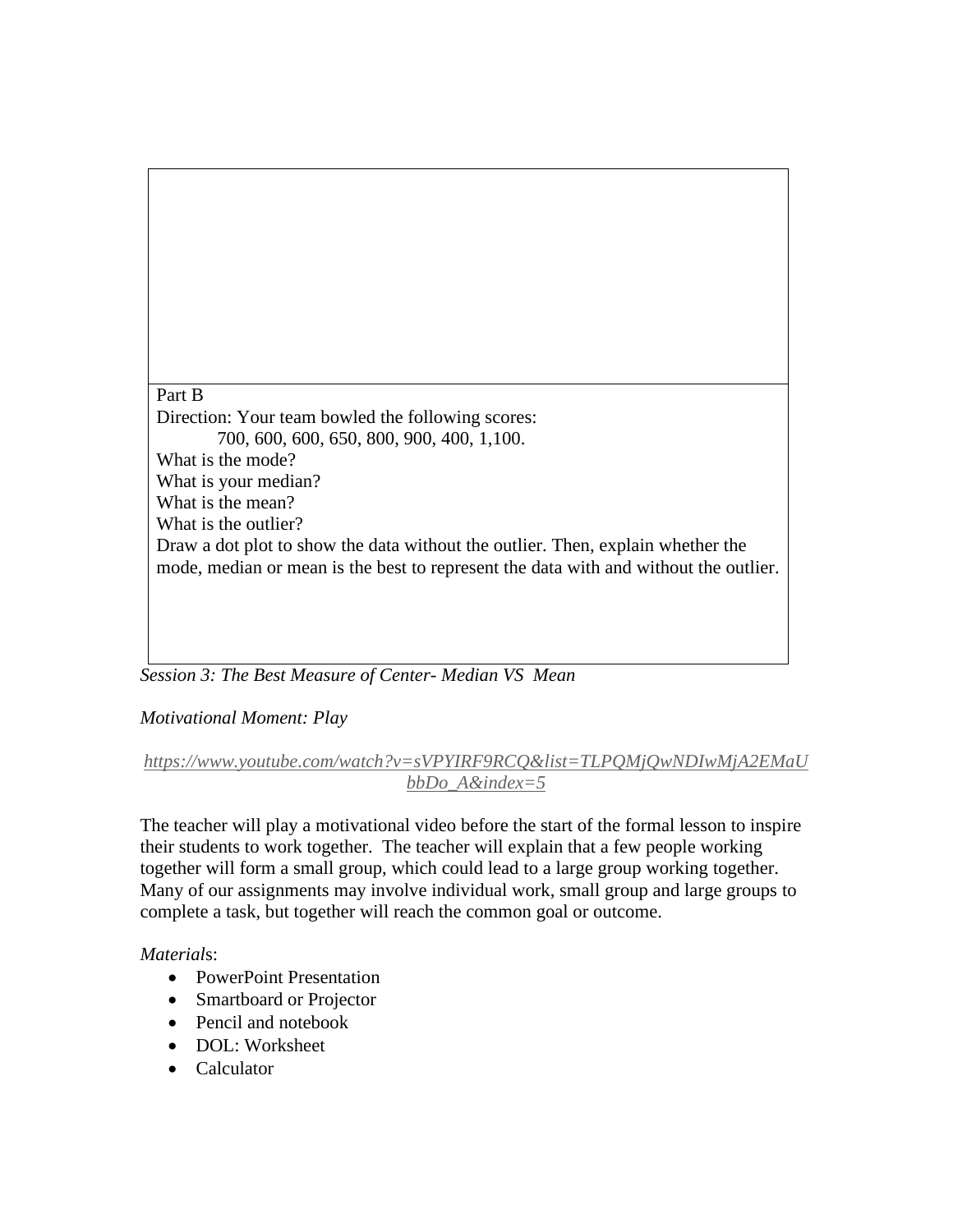The information below the teacher informs students what they believe should go into their active notebook while teaching the lesson

## *Standards*

- **6.SP.A.2** Understand that a set of data collected to answer a statistical question has a distribution which can be described by its center, spread, and overall shape.
- **6.SP.A.3** Recognize that a measure of center for a numerical data set summarizes all of its values with a single number, while a measure of variation describes how its values vary with a single number. (Miles & Williams, 2016)

Teacher inform students what they believe should go into their notebook while teaching the lesson

*Interpretation (What do students need to know and be able to do?) of standard for this lesson plan:*

- Describe a set of data using its center (**mean, median,** and mode), spread (range), and overall shape.
- Create a line plot, histogram, dot plot, or box plot.

(Miles & Williams, 2016)

*Objective*:

- Student will be able to understand that data generated from statistical questions vary IOT understand that a set of data collected to answer a statistical question has a distribution which can be described by its center, spread, and overall shape.
- The student will be able to recognize the responses to statistical questions have variations that can be to conclude the data set to recognize that a measure of center for a numerical data set summarizes all of its values with a single number, while a measure of variation describes how its values vary with a single number.

## *Essential Questions*:

- How can you find the mean value of a data set?
- How can you describe an average of a data set other than the mean value of a data set?

*Warmup*:

Find the mean for each data set: Data: 12, 34, 60 ,70

Mean is 44 Data: 150, 250, 350, 450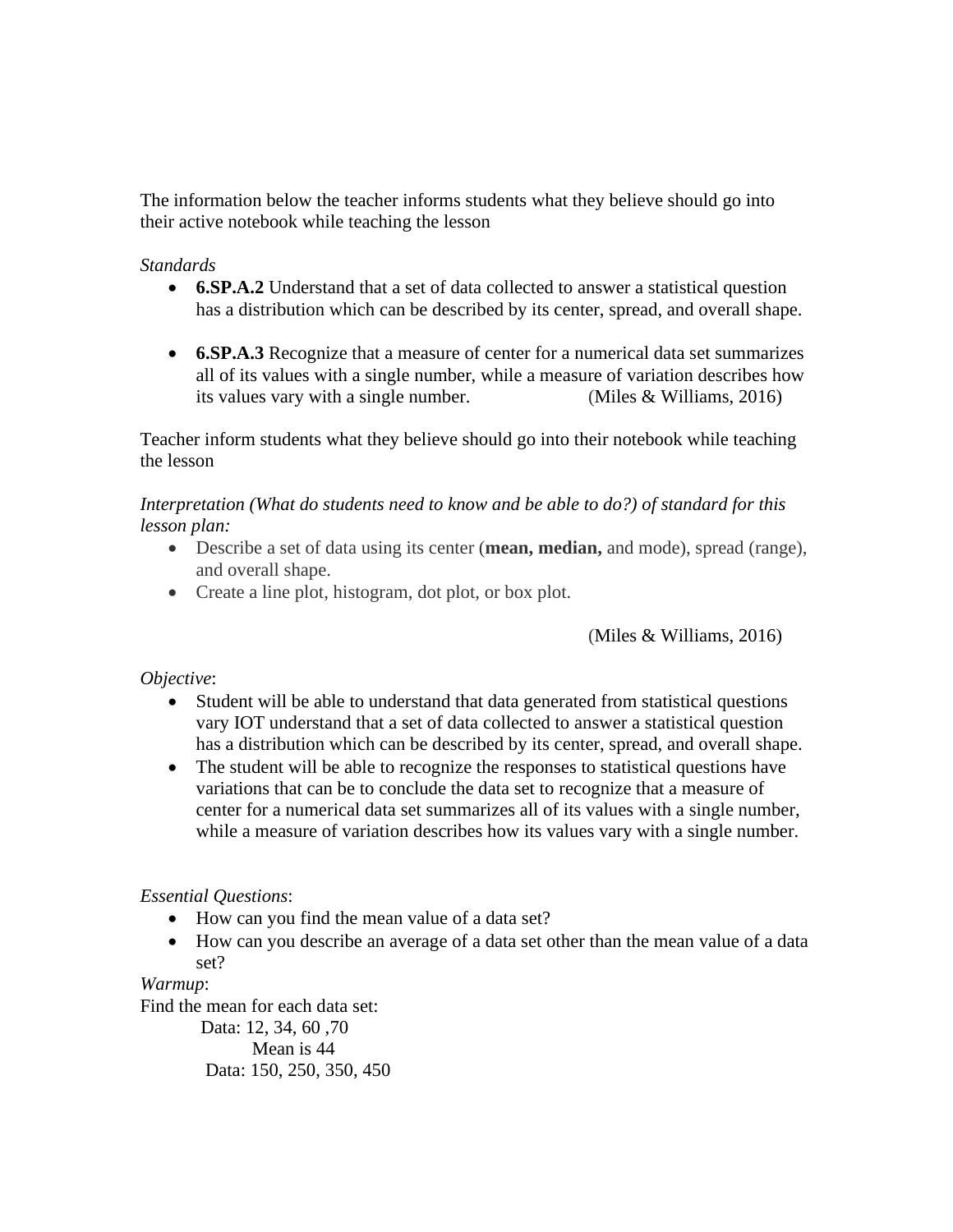#### Mean is 300 Data: 2,000, 4,000, 6,000, 8,000 Mean is 5,00

#### *Vocabulary*

- *Cluster is when the data is group together.*
- *Gap is when there is a separation between a group of data and another data point.*
- *Peak is the highest point in a set of data.*
- *Means is the value obtained by dividing the sum of several quantities by the number; an average*
- *Median is the middle number of a data set.*
- *Mode is the number the appears the most in a data set or graph. There can be more than one mode.*
- *Outlier is data that lies outside of the main group of data.*
- *Measure of Center is used to describe the value of a set of data*

## *Activity/Task Activity 1:*

#### *Large/Small Group Instruction*:

The teacher will provide instruction in a large group or small group setting. The teacher will provide time for students in their flexible groups to discuss and present their answers to the class.



*Solution: The median is 65. The mean is 65*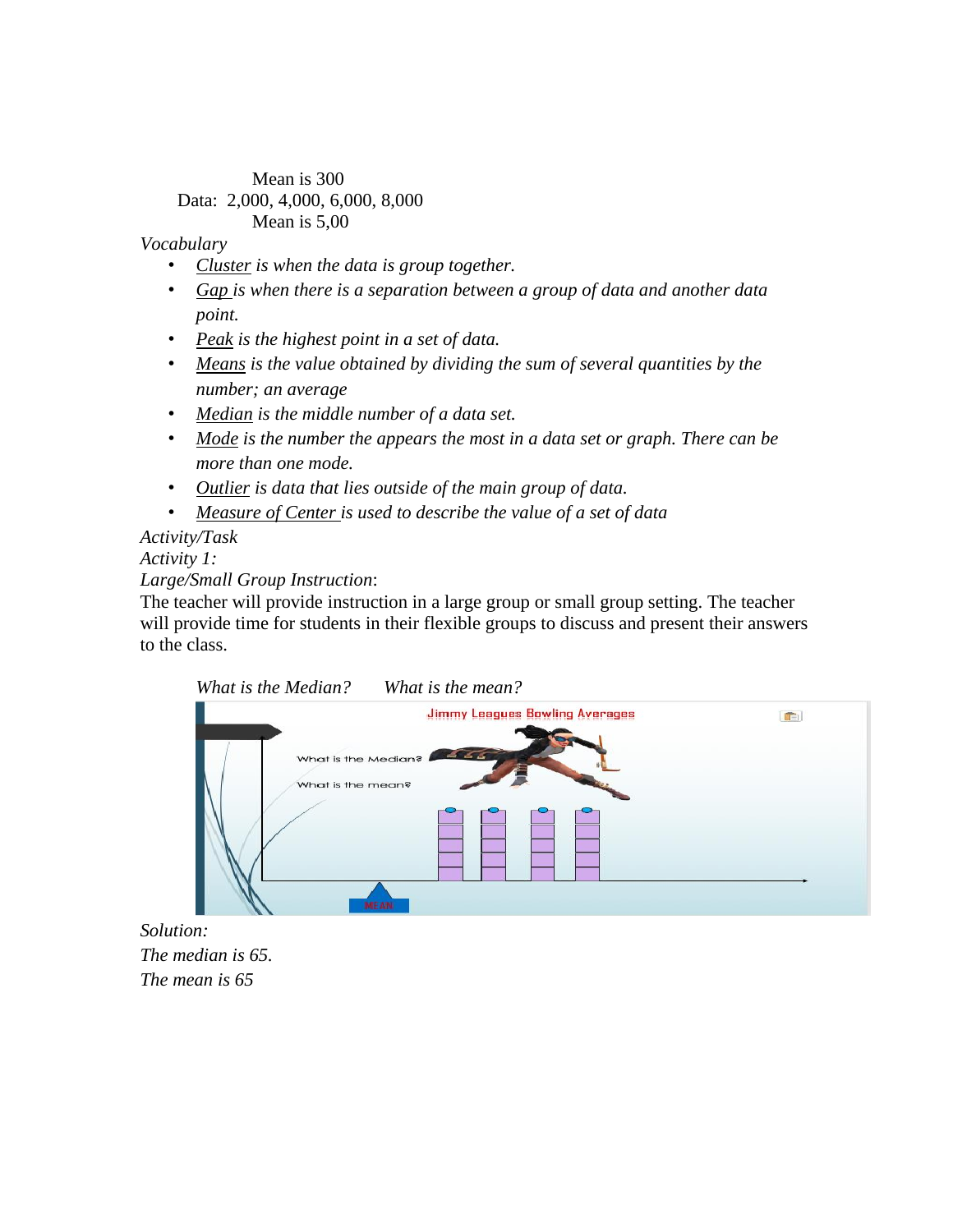

## *Activity 2 Large/Small Group Instruction*:

The teacher will provide instruction in a large group or small group setting. The teacher will provide time for students in their flexible groups to discuss and present their answers to the class.

# *Problem:*

*What is the mean, mode, gap, cluster, and peak?*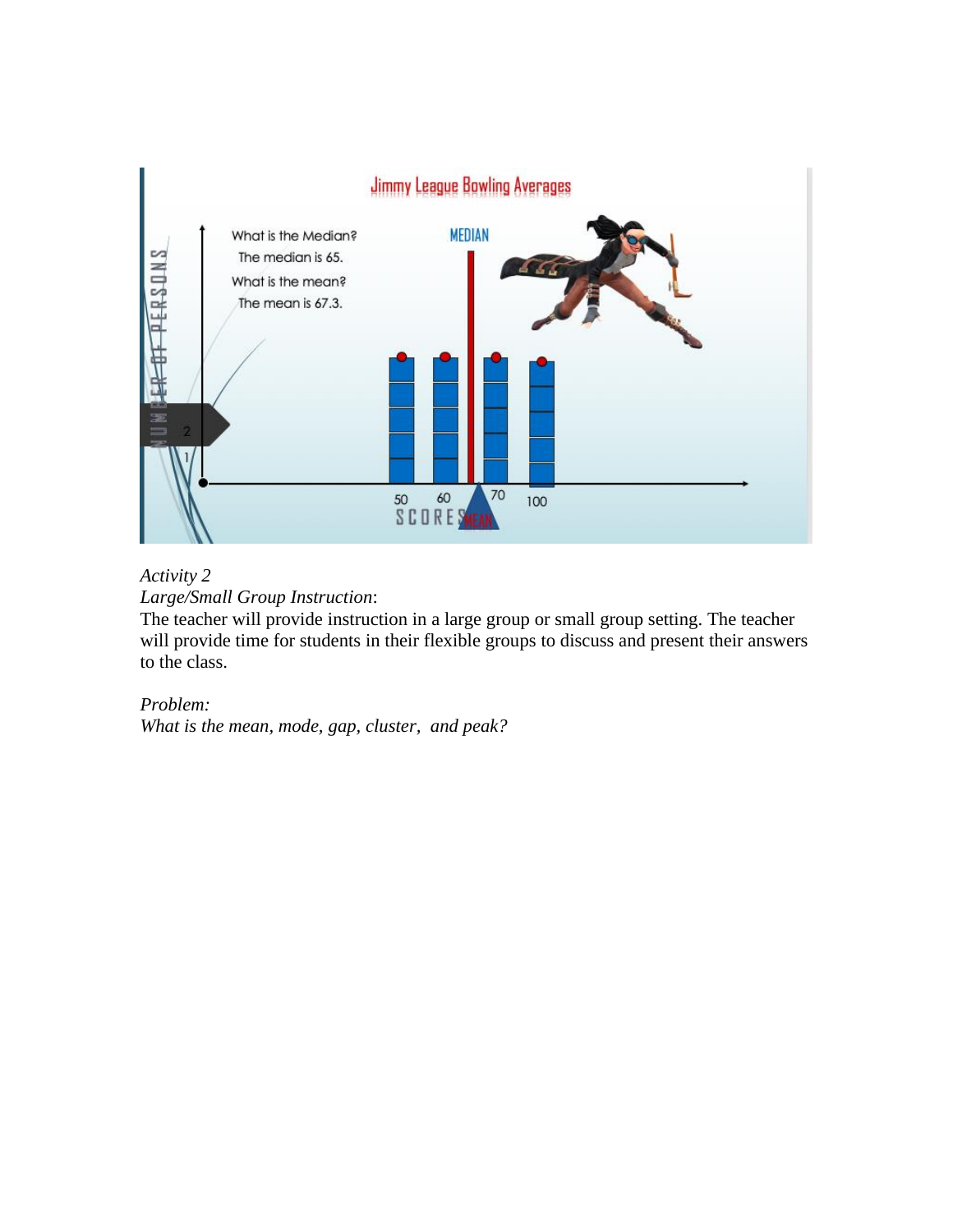

Solution:

Students in their flexible groups and the teacher work together while the teacher may call upon individuals or group members to explain the answer below:

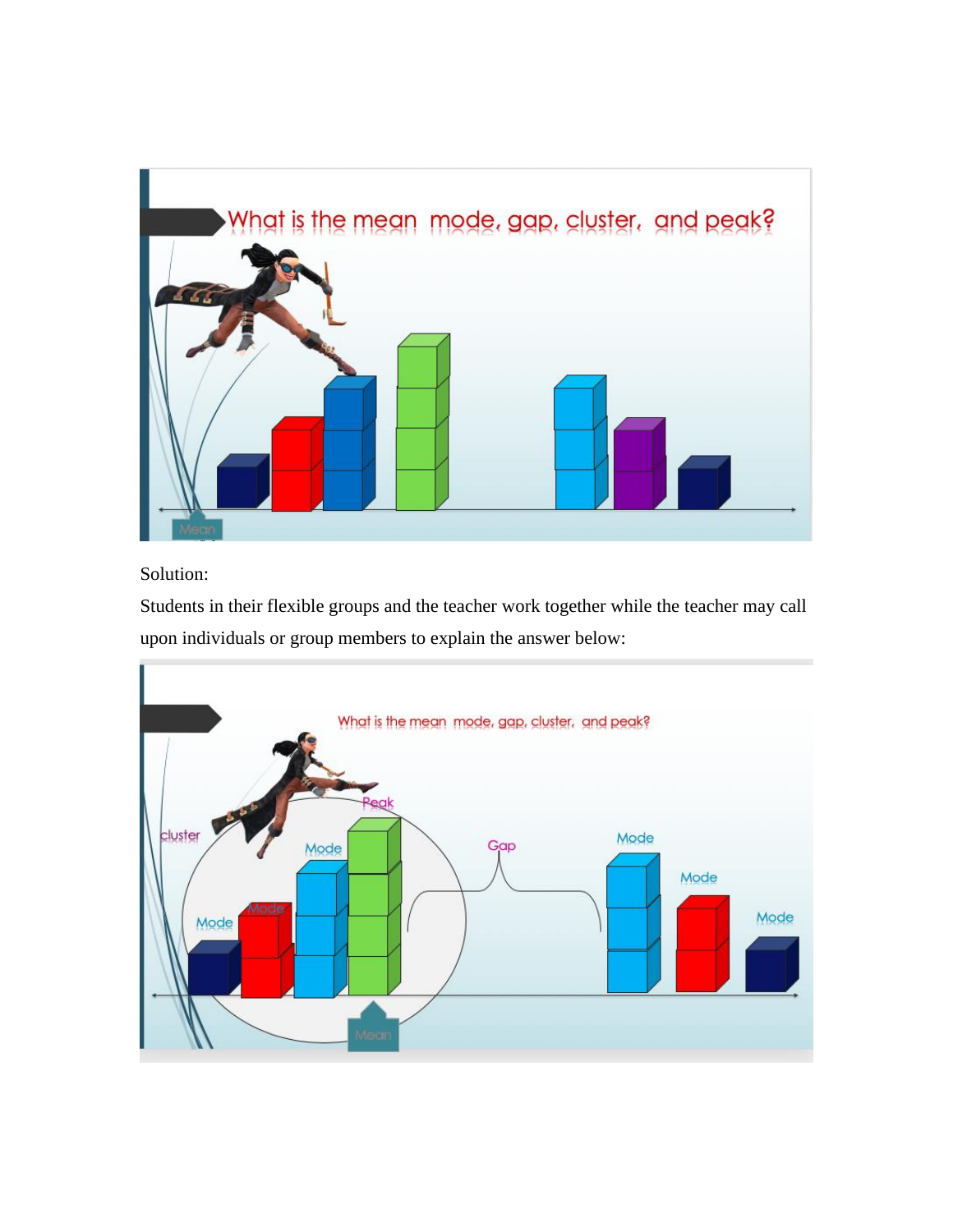#### Problem

# *Activity 3 Large/Small Group Instruction*:

The teacher will provide instruction in a large group or small group setting. The teacher will provide time for students in their flexible groups to discuss and present their answers to the class.

#### *Differentiated Instruction*

The teacher will use differentiated instruction to address flexible groups of students based on their ability to show and discussing the YouTube video below and working out a smaller section of the problems with their students.

#### <https://www.youtube.com/watch?v=zSRs9iKAUW0>

Discussion questions are What is the mean?, Where is the peak and cluster? Where is the

#### gap? And What is the mode?



#### Solution:

The teacher will identify the gap.

*The teacher will disclose the rest of the responses to their students.*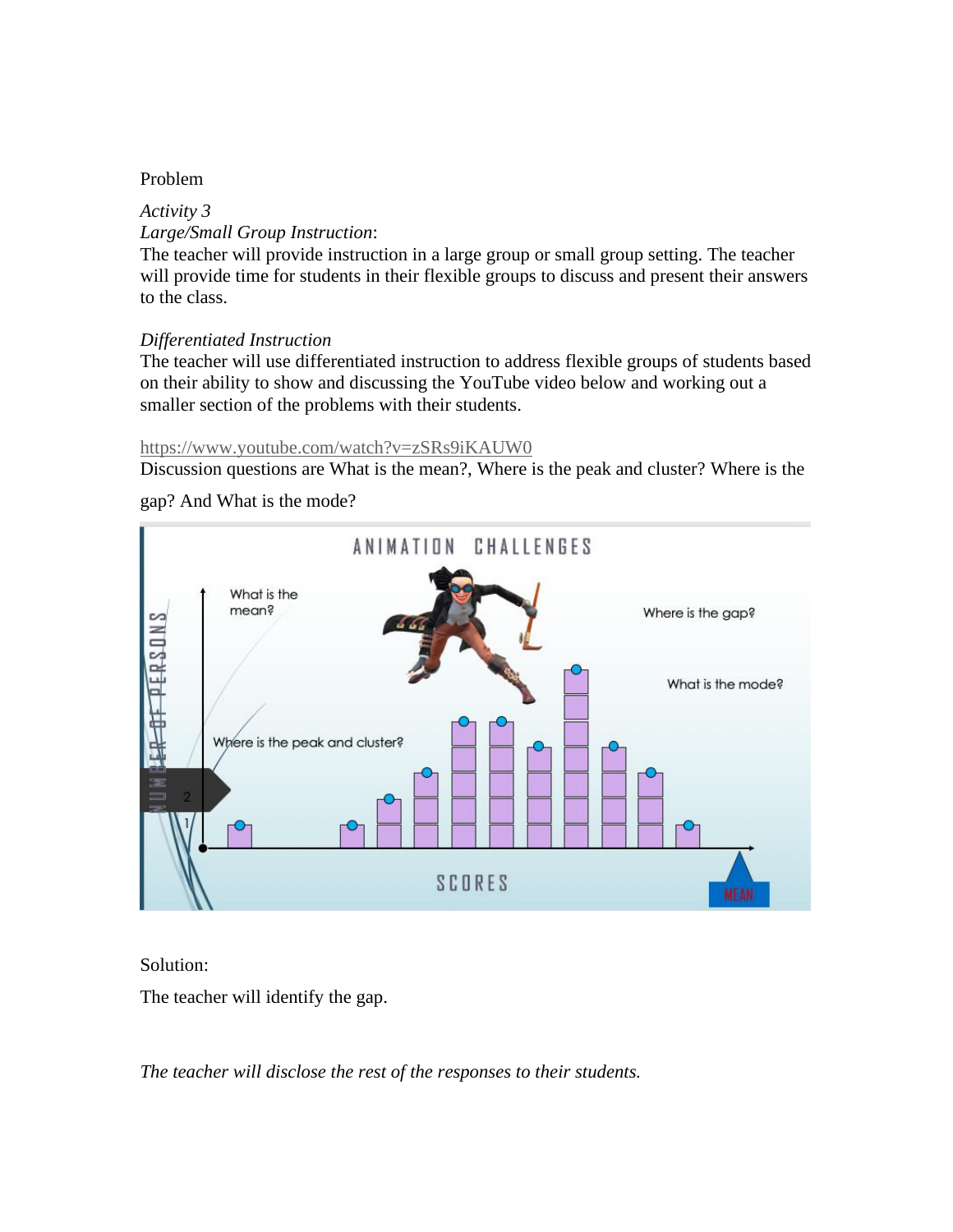

*The teacher will explain the median is the best measure of center for this set of data.*

*The Best Measure of Center is the median*



*Large/Small Group Instruction*:

The teacher will provide instruction in a large group or small group setting. The teacher will provide time for students in their flexible groups to discuss and present their answers to the class.

Jimmy's Juniors Youth Bowling League

Group Assignment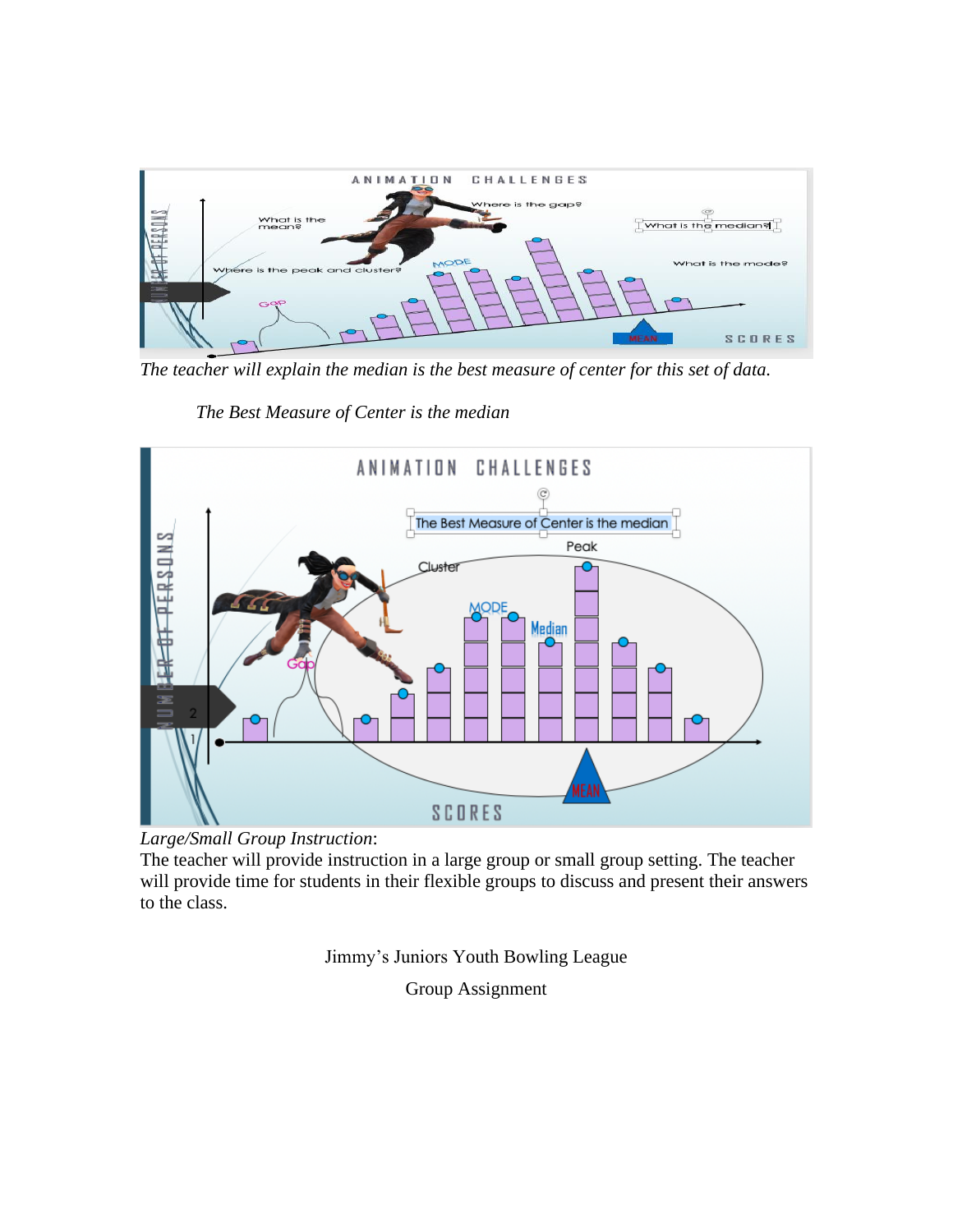What is the Best Measure of Center

Your team bowled the following scores:

70, 60, 60, 65, 80, 90, 40, 210.

What is the mode?

What is your median?

What is the mean? Draw a dot plot too shows the data. Then, explain whether the mode,

median or mean is the best to represent the data.

*Demonstration of Learning:*

Students will do the demonstration of learning activity independently. Demonstration of learning activity will be used as an assessment to show the student's mastery of the standards and objectives of the lesson.

Name: Section

#### **Demonstration of Learning**

Part A: *Team's bowled weekly scores: 700, 600,500, 500, 500, 800, 900, 100, 1,100. What is the mode? Where is the Peak? What is your median? Where does the data cluster? What is the mean? Where is the gap? What is the outlier? Draw a dot plot to show the data. What is the best measure of the center? Then, explain whether the mode, median or mean is the best to represent the data.*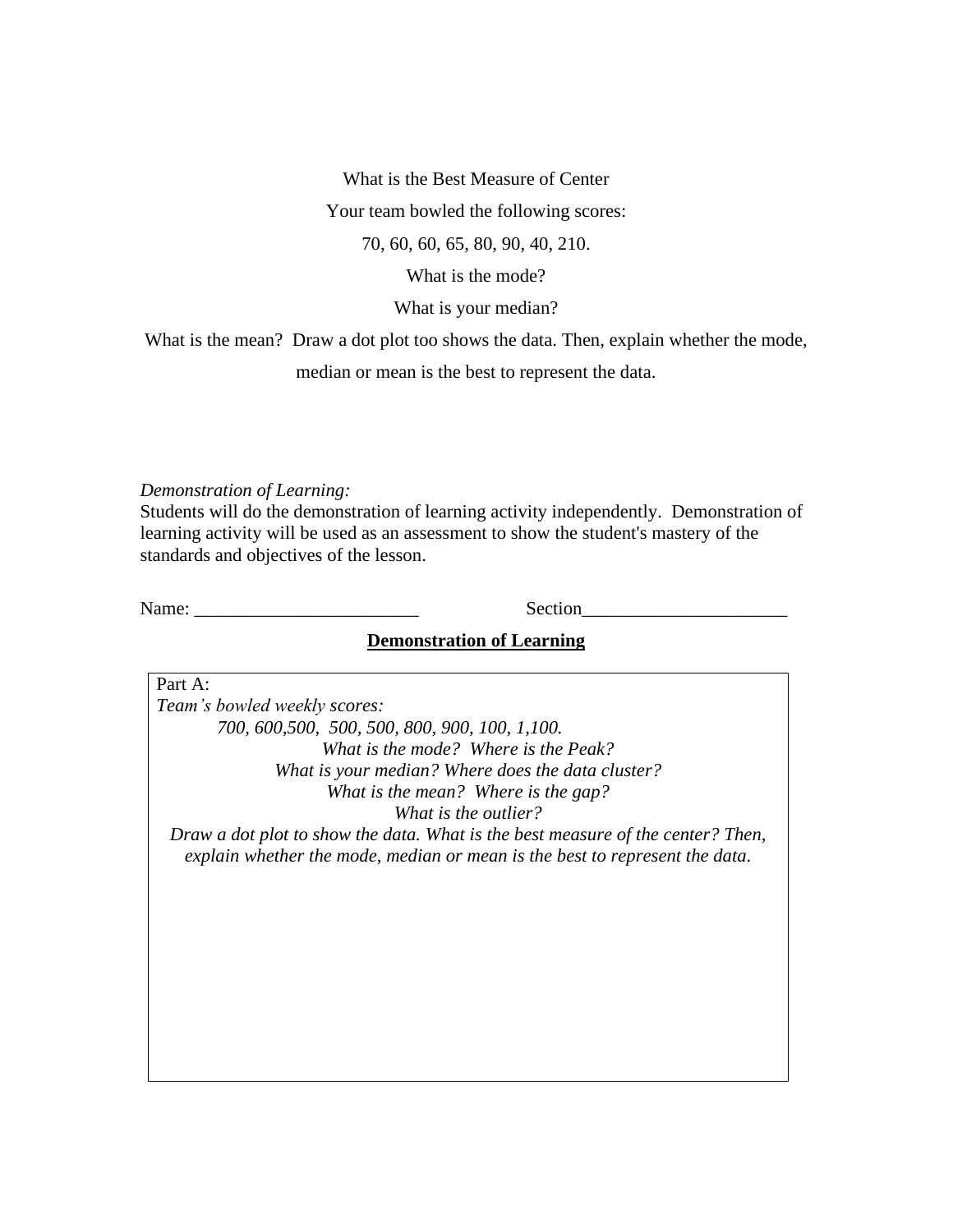## Demonstration of Learning Part B

Team's bowled weekly scores: 700, 600, 500, 500, 500, 800, 900, 100, 1,100. What is the mode? Where is the Peak? What is your median? Where does the data cluster? What is the mean? Where is the gap? What is the outlier? Draw a dot plot to show the data without the outlier. What is the best measure of the center? Then, explain whether the mode, median or mean is the best to represent the data with and without the outlier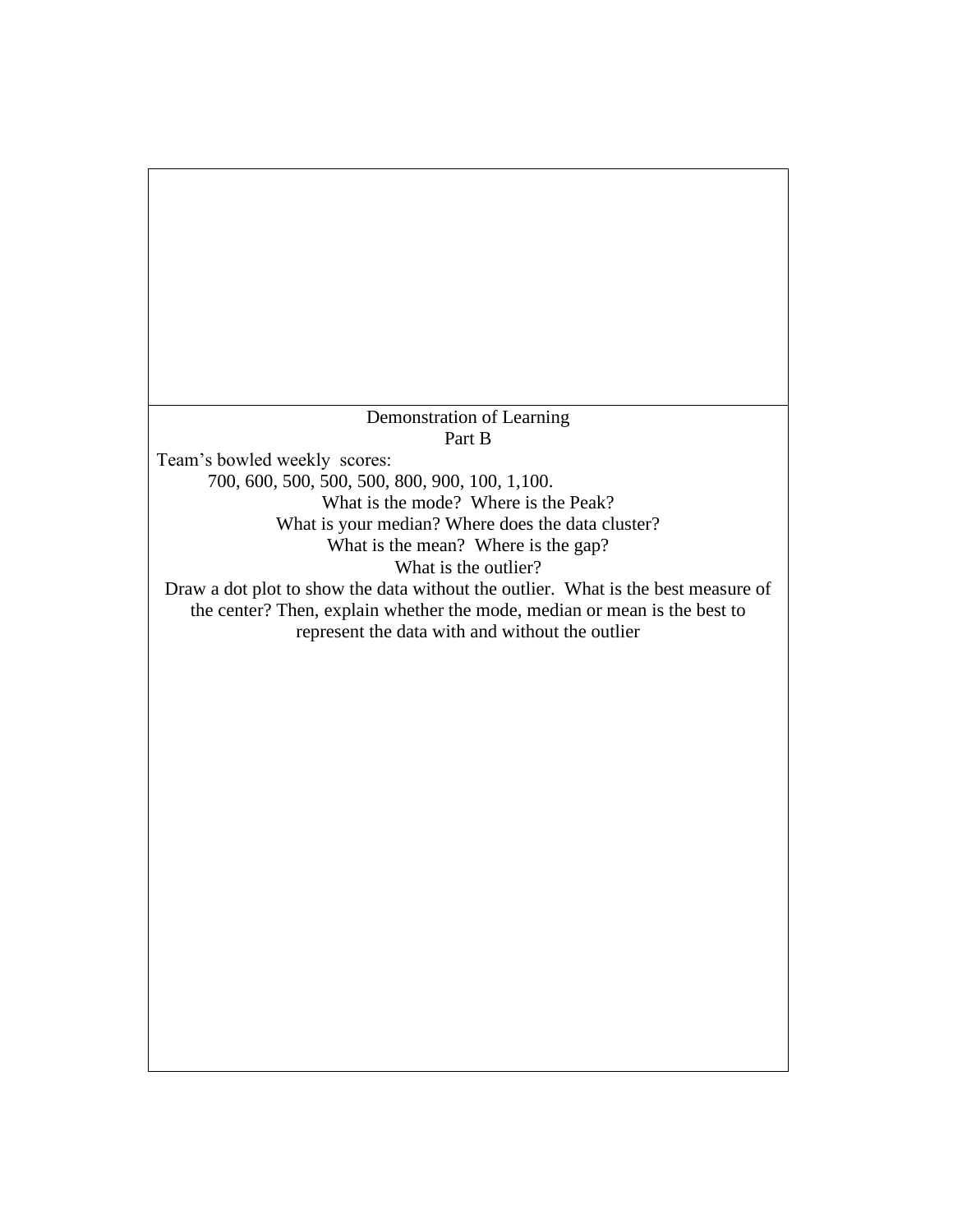

*Motivational Moment: Play*

## *[https://www.youtube.com/watch?v=mWZ6b\\_I-Djg](https://www.youtube.com/watch?v=mWZ6b_I-Djg)*

The teacher will play a motivational video before the start of the formal lesson to inspire their students to work together. The teacher will explain that each individual solves a problem in a way the answer suits them. There may come a time a person will solve a problem in a way it will benefit the mass. Many of our assignments may involve individual work, small group and large groups to complete a task, but together will reach the common goal or outcome.

*Material*s:

- PowerPoint Presentation
- Smartboard or Projector
- Pencil and notebook
- DOL: Worksheet
- Calculator

Teachers inform students standards should go into their notebook to review while teaching the lesson*.*

## *Standards*

- **6.SP.A.2** Understand that a set of data collected to answer a statistical question has a distribution which can be described by its center, spread, and overall shape.
- **6.SP.A.3** Recognize that a measure of center for a numerical data set summarizes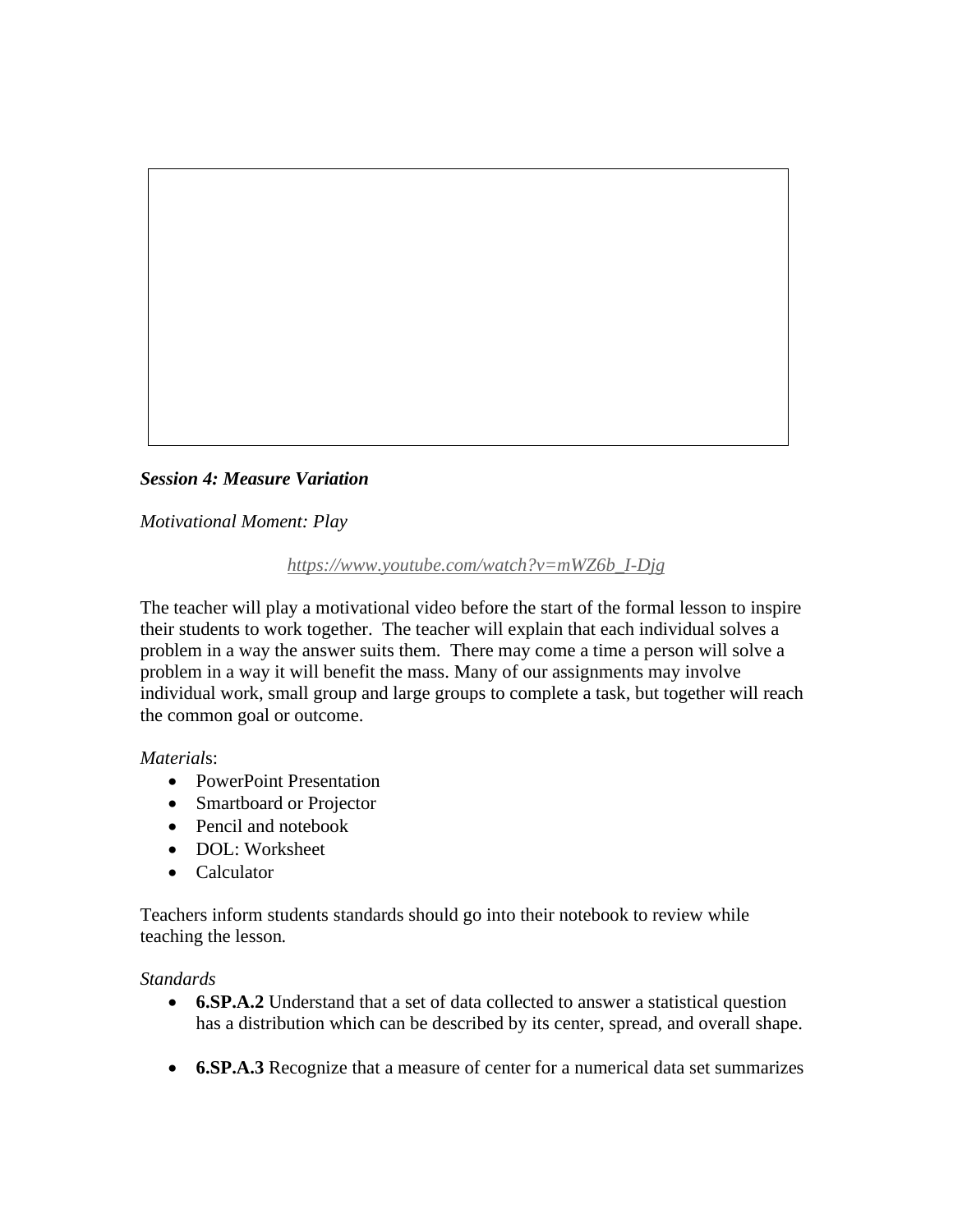all of its values with a single number, while a measure of variation describes how its values vary with a single number.

(Miles & Williams, 2016).

Teachers inform students standards should go into their notebook to review while teaching the lesson*.*

*Interpretation (What do students need to know and be able to do?) of standard for this lesson plan:*

- Perform a statistical investigation, including the collection, organization, and analysis of the data.
- Analysis should include the appropriate statistics from mean, median, interquartile range, a measure of center, measure of variation, quartiles, lower quartiles, and upper quartile.

(Miles & Williams, 2016).

## *Objective*:

- Student will be able to understand that data generated from statistical questions vary IOT understand that a set of data collected to answer a statistical question has a distribution which can be described by its center, spread, and overall shape.
- The student will be able to recognize the responses to statistical questions have variations that can be to conclude the data set to recognize that a measure of center for a numerical data set summarizes all of its values with a single number, while a measure of variation describes how its values vary with a single number.

Teachers inform students standards should go into their notebook to review while teaching the lesson*.*

## *Essential Questions*:

- What is the best measure of the center of a data set?
- How would you use a measure of variation to describe a data set?

## *Vocabulary*:

Student will copy the vocabulary and their definitions into their notebook

- $\triangleright$  Cluster is when the data is group together.
- $\triangleright$  Gap is when there is a separation between a group of data and another data point.
- $\triangleright$  Peak is the highest point in a set of data.
- $\triangleright$  Means is the value obtained by dividing the sum of several quantities by the number; an average
- $\triangleright$  Median is the middle number of a data set.
- ➢ Measure of Variation is used to describe the distribution of a set of data
- $\triangleright$  Mode is the number the appears the most in a data set or graph. There can be more than one mode.
- $\triangleright$  Outlier is data that lies outside of the main group of data.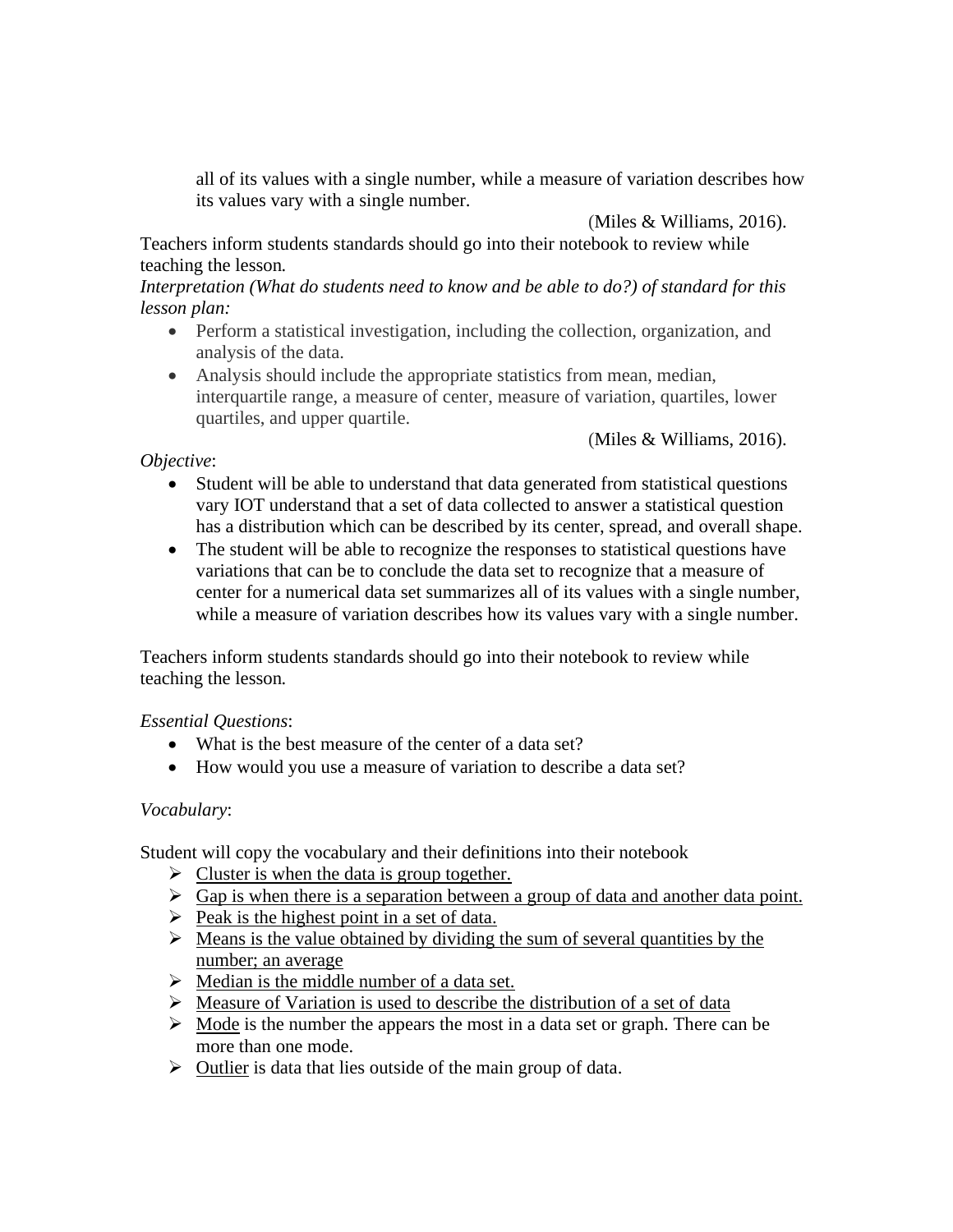- $\triangleright$  Range is the difference between the highest and lowest data points.
- $\triangleright$  Interquartile range is the range of the middle half of the data and is another measure of variation.
- $\triangleright$  Quartiles of a data set divide the data into four equal parts

#### *Activity/Task*

Students will be provided 5 minutes to complete independently. Students in their flexible groups will respond to the questions below.

## Warm-Up

Find the mean, median, and mode (s) for the data below:

- 1. 70, 60, 50, 80, 70
- 2. 20, 10, 10, 20, 400
- 3. 100, 500, 100, 300, 400

## Solutions:

- 1. Mean 54, median 70 and mode 70
- 2. Mean 24, median 20, mode 10
- 3. Mean 280, median 300, and mode 100.

## *Differentiated Instruction*

The teacher will use differentiated instruction to address flexible groups of students based on their ability to show and discussing the YouTube video below and working out a smaller section of the problems with their students.

<https://www.youtube.com/watch?v=RMOmAn2ShR0>

#### Activity 1

What is the interquartile range for the data? 60 80 85 90 95 100 105 110 115 120 125

Students in their flexible groups and the teacher will work together to locate the median.

 Median 60 80 85 90 95 (100) 105 110 115 120 125

Students in their flexible groups and the teacher will work together to locate the median for the lower half and upper half.

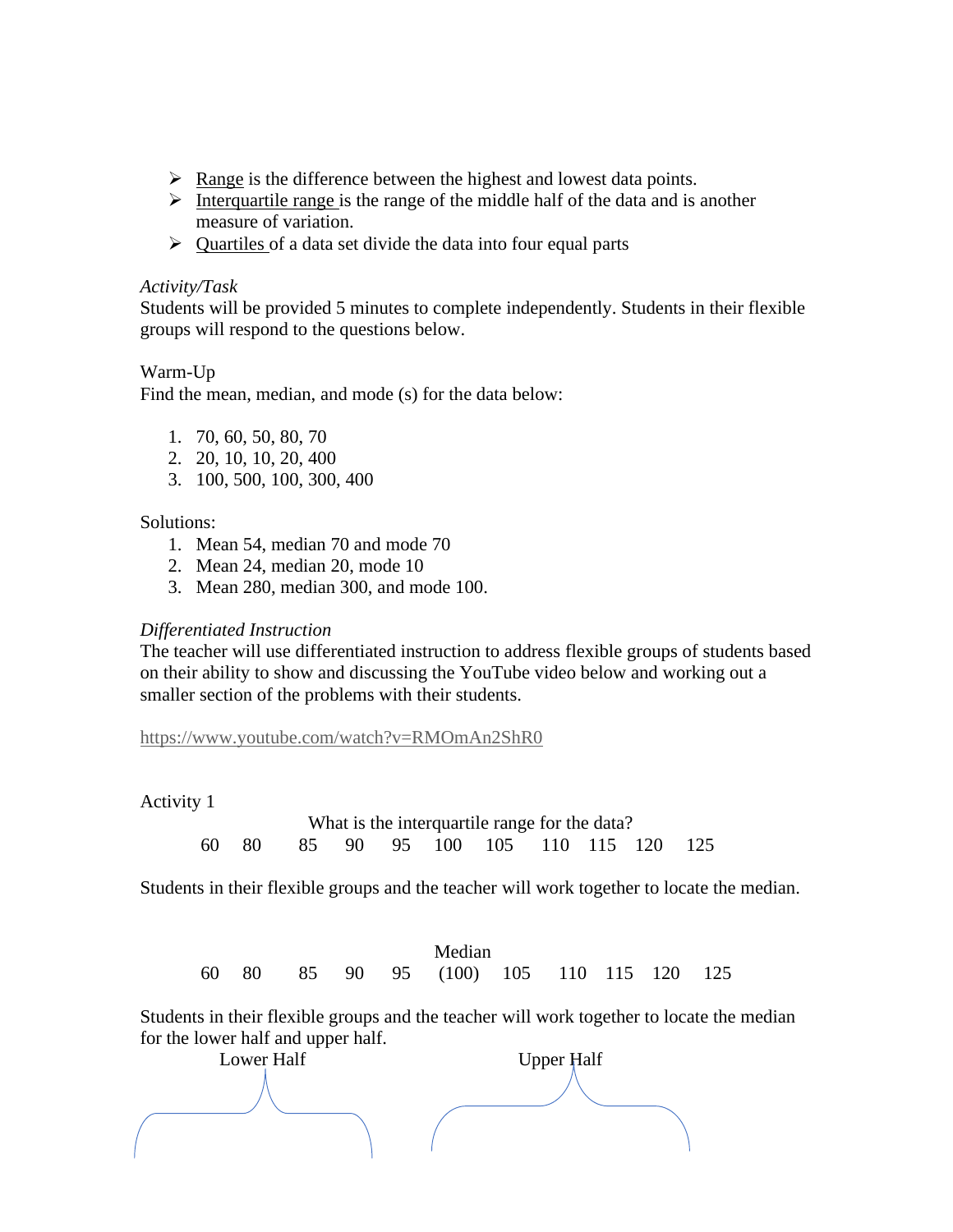60 80 ( 85) 90 95 100 105 110 (115) 120 125

| The median of the lower half | The median of the upper half |
|------------------------------|------------------------------|
| Is the first quartile, Q1    | Is the third quartile, Q3    |
| $Q1 = 85$                    | $Q3 = 115$                   |

Students in their flexible groups and the teacher will subtract quartile 1 from quartile 3 Solution:

> Interquartile range  $(IQR) = Q3 - Q1$  $IQR = 115 - 85$  $IQR = 30$

Activity 2:

|     |  |  |                  | What is the interguartile range for the data? |       |     |
|-----|--|--|------------------|-----------------------------------------------|-------|-----|
|     |  |  | Group Assignment |                                               |       |     |
| 100 |  |  |                  | 105 110 115 120 125 130 135 145               | - 150 | 155 |

Students in their flexible groups and the teacher will work together to locate the median.

|  |  |  | Median                                        |  |  |  |
|--|--|--|-----------------------------------------------|--|--|--|
|  |  |  | 100 105 110 115 120 (125) 130 135 145 150 155 |  |  |  |

Students in their flexible groups and the teacher will work together to locate the median for the lower half and upper half.



Students in their flexible groups and the teacher will subtract quartile 1 from quartile 3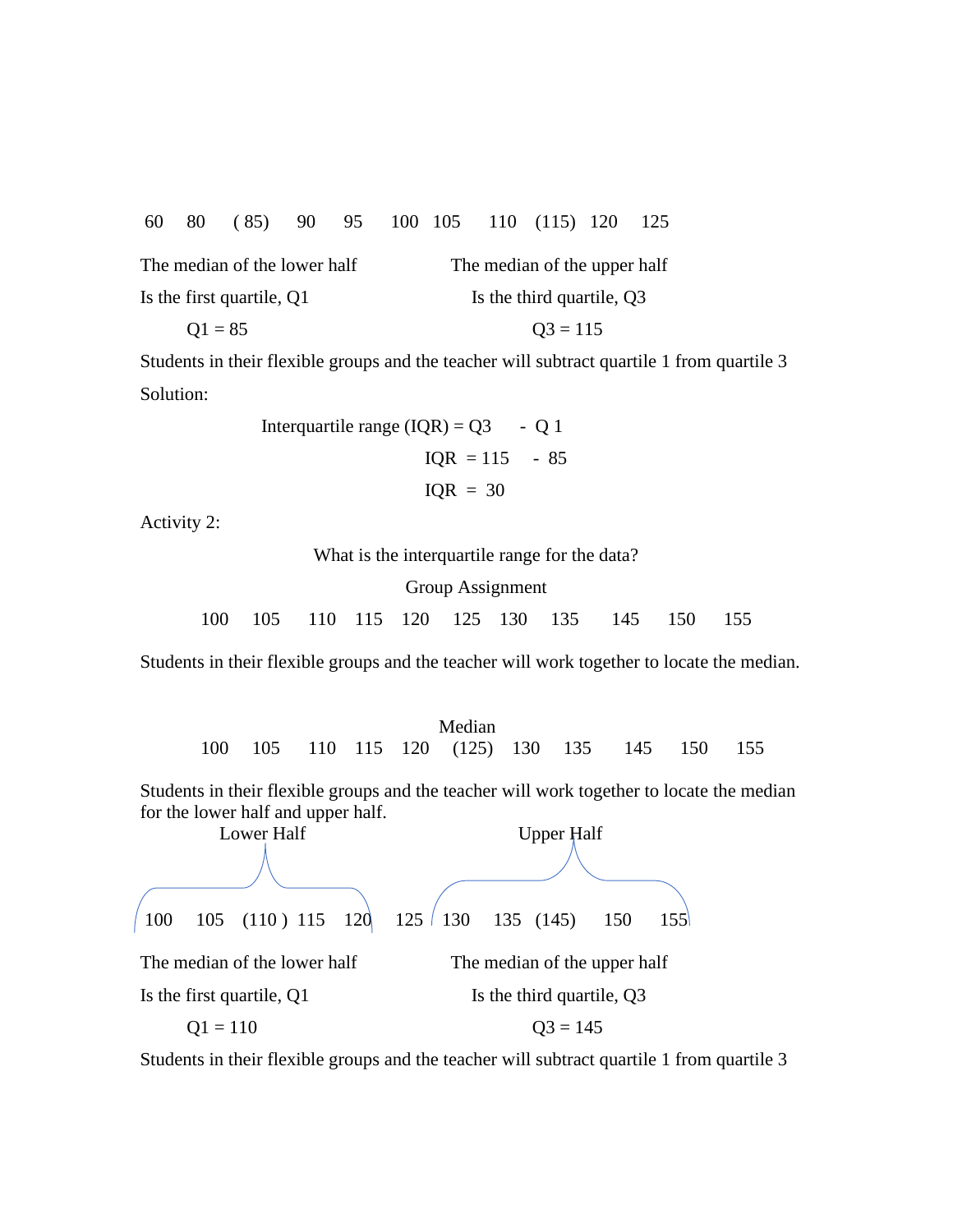Solution:

Integrating range 
$$
(IQR) = Q3 - Q1
$$
  
\n $IQR = 145 - 110$   
\n $IQR = 35$ 

*Demonstration of Learning:*

Students will do the demonstration of learning activity independently. Demonstration of learning activity will be used as an assessment to show the student's mastery of the standards and objectives of the lesson.

Name: Section

## **Demonstration of Learning**

Part A:

*Directions*: Your team bowled the following team scores the V & S Elmwood Lanes:

900, 800, 700, 600, 600, 800, 900, 400, 1,100

What is the outlier, mode, median, mean, and peak?; Where is the gap, and where does the data cluster?; What is the best measure of center. Create a chart to display your response to the question.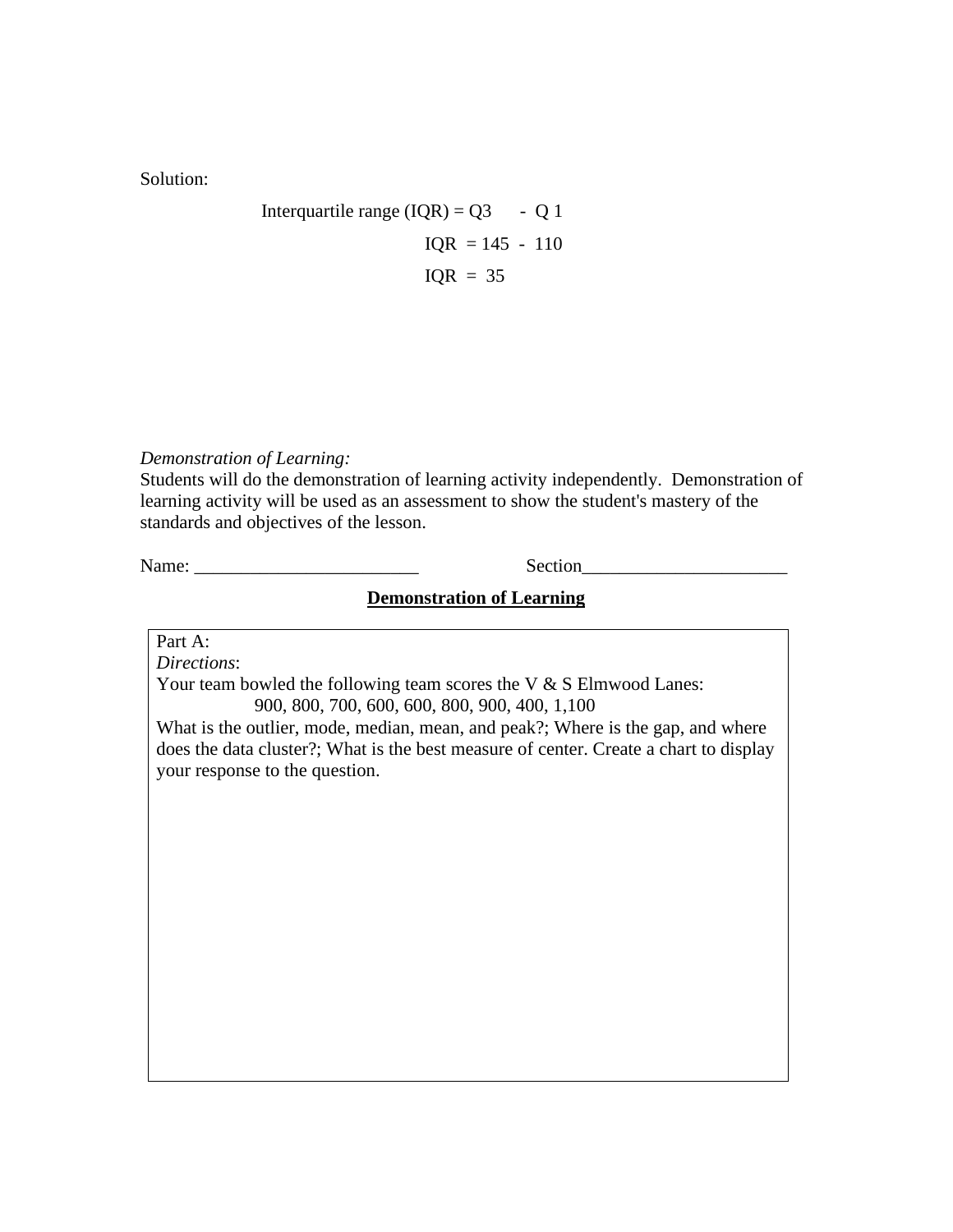# Part B

Take the data from part a and determine the interquartile range. How would you use a measure of variation to describe the data set?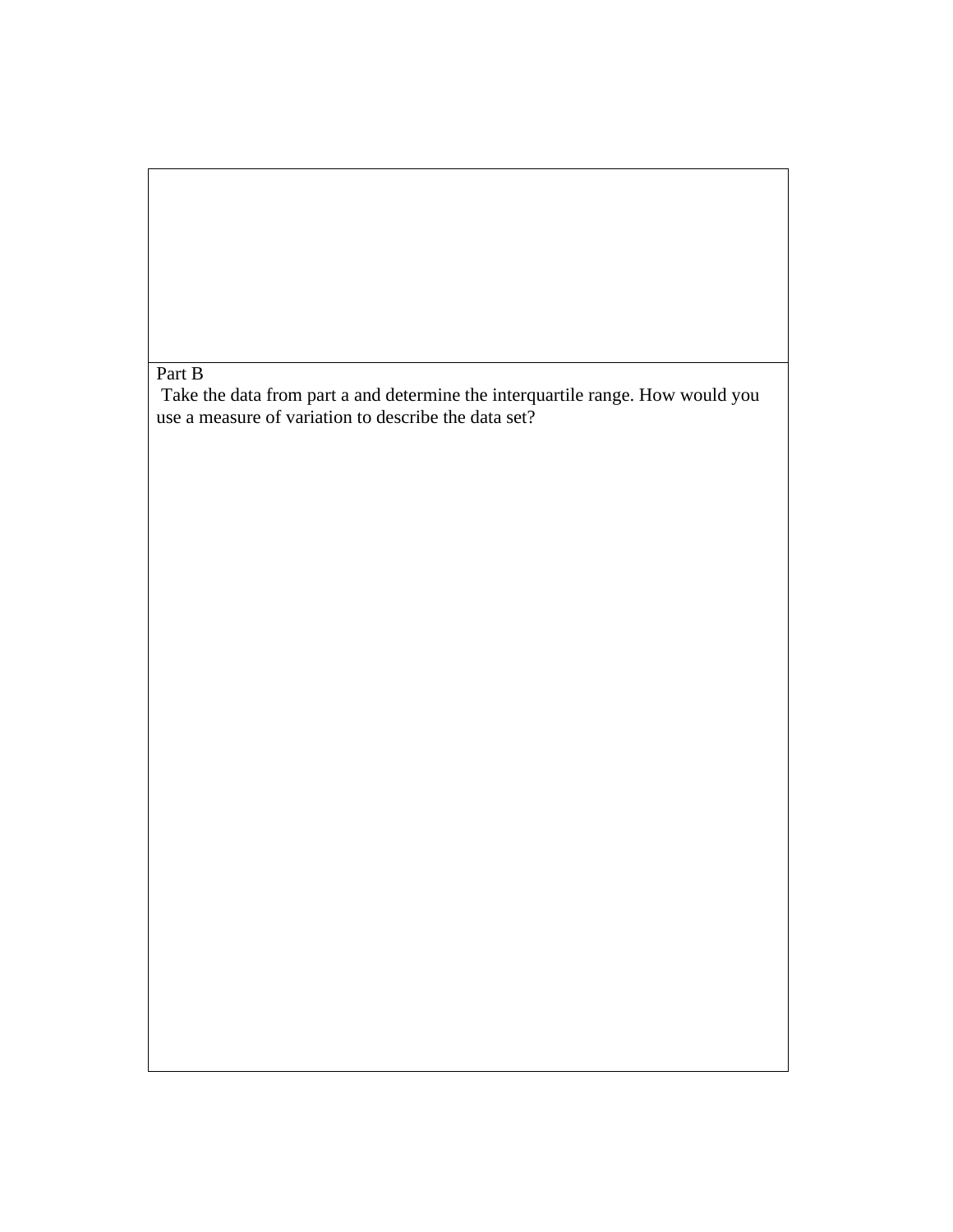## **Resources** Annotated Bibliography for Teachers

Azman, F. N., Zaibon, S. B., & Shiratuddin, N. (2014). Exploring digital comics as an

edutainment tool: an overview.

This article explores comics and graphic novels used in education. The usages of comics provide instructional content while discussing the technique used to incorporate learning across the curriculum. This book provides an explanation of illustrations and the writing of comics for the teaching and learning of the readers

Clark, H. & Avrith, A. (2017). The google infused classroom: A guidebook to making

thinking Visible and amplifying student voice. Evaluatedbooksedu.com.

Clark & Avrith in their book infuse pedagogy in teaching with use of google classroom. The book expounds on why use Google in the classroom. The book explores and a section titled, "Disrupting what it means to be literate and provides Ten characteristics of our learners" for teachers to gleam additional information about the work they can do with google apps and their students. The book includes learning theories, ideas and formative assessments methods.

Keeler, A & (2018 ). Teaching math with google apps: 50 google suite activities. Dave

Burgess Consulting, Inc. San Diego, Ca.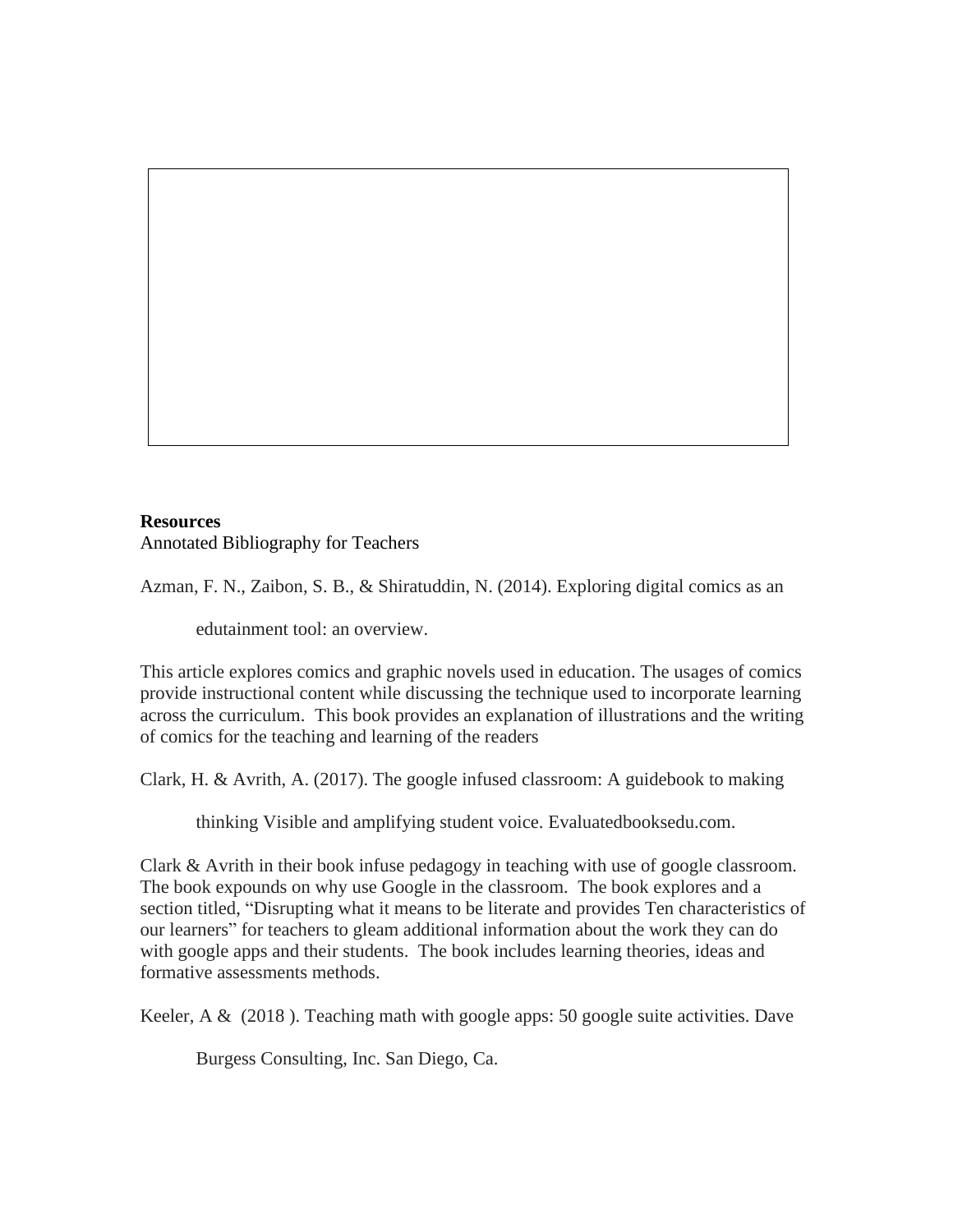This book explores Google the learning management system to learning math easier in google. The book provides 50 activities for teachers to use in their classroom. The book provides means to provides teacher with ways to split paper into quarter sheet. The book provides teachers with a way to use slides in their classroom. Also, it provides teachers with the means to do small group investigation, etc.

Keeler, A & Miller, L. (2018 ) 50 Things you can do with google classroom. Dave

Burgess Consulting, Inc. San Diego, Ca.

This book explains over 50 ways to enhance student and teacher experience in with google classroom. The author of this book provides visual of google app being discussed to illustrate easy application of google classroom. The discussion surrounds teaching lessons, posting announcements, assignments to sharing of resources. The books discuss ways to provide parents with much needed information about their child's educational journey in the teacher's classroom. Also, this book goes further than 50 way to enhance the student and teacher experience in google classroom to offer additional resources to create a better digital learning.

Mc Cloud, S., (1993). Understanding the visual art comics. New York, New

York: HarperCollins.

This book provides the teacher with a chapter by chapter understanding of comics. The role of comics is explained in this book. The construction and purpose of comic storylines are expounded in this book.

Miles, R., & Williams, L., M (2016). The common core mathematics companion: The

standards decoded, grades 6-8: What they say, what they mean, how to teach them

Corwin mathematics.

This book provides educators with the common core math standards with a detailed discussion of does to teach the standard. The book provides a detailed explanation of what students should be doing to understand and apply the standard in a math class. The book highlight student misconceptions and errors when applying a math skill.

Walle, J. A., Jarp, K., & Bay-Williams, J. A., (2019). Elementary and middle school

mathematics: Teaching developmentall*y*. New York, New York: Pearson.